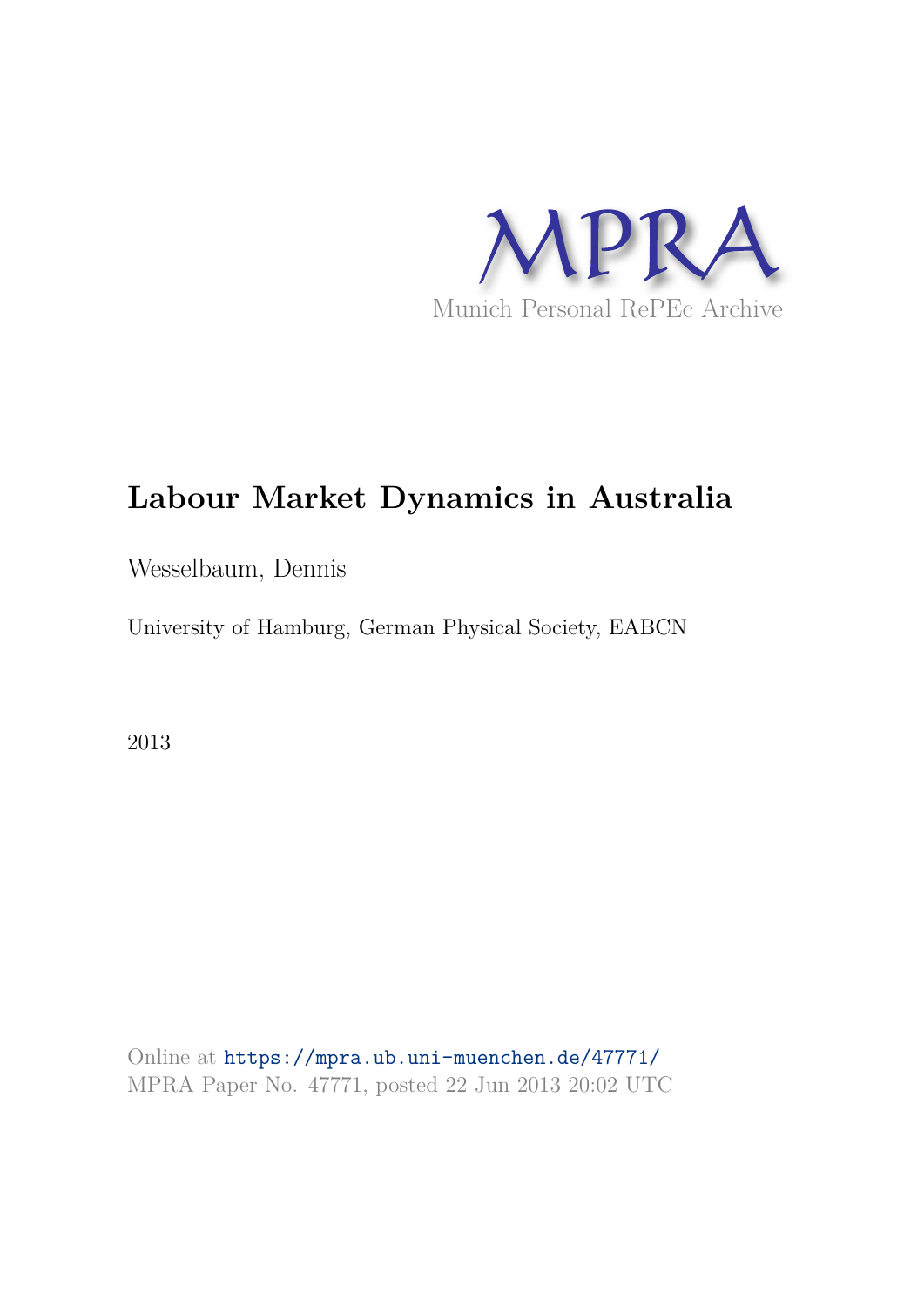## Labour Market Dynamics in Australia<sup>∗</sup>

Dennis Wesselbaum†

University of Hamburg, German Physical Society, and EABCN

June 22, 2013

#### Abstract

This paper estimates a stylized search and matching model on data for Australia covering the period 1978-2008. Using Bayesian methods we find that the model does a fairly good job in replicating the data. Surprisingly, we find a large value for the worker's bargaining power and low vacancy posting costs. The model generates a strong Beveridge curve and matches the standard deviations of all variables but vacancies. We identify technology and separation shocks to be the main driver of fluctuations.

Keywords: Bayesian Methods, Business Cycle Fluctuations, Search and Matching, Unemployment.

JEL codes: C11, E24, E32, J6.

<sup>∗</sup> I am grateful for the comments of one anonymous referee that helped to improve the paper. All remaining errors are my own.

<sup>†</sup>University of Hamburg, Chair of Computational Economics. Von Melle Park 5, 20146, Hamburg, Germany. Email: dennis.wesselbaum@wiso.uni-hamburg.de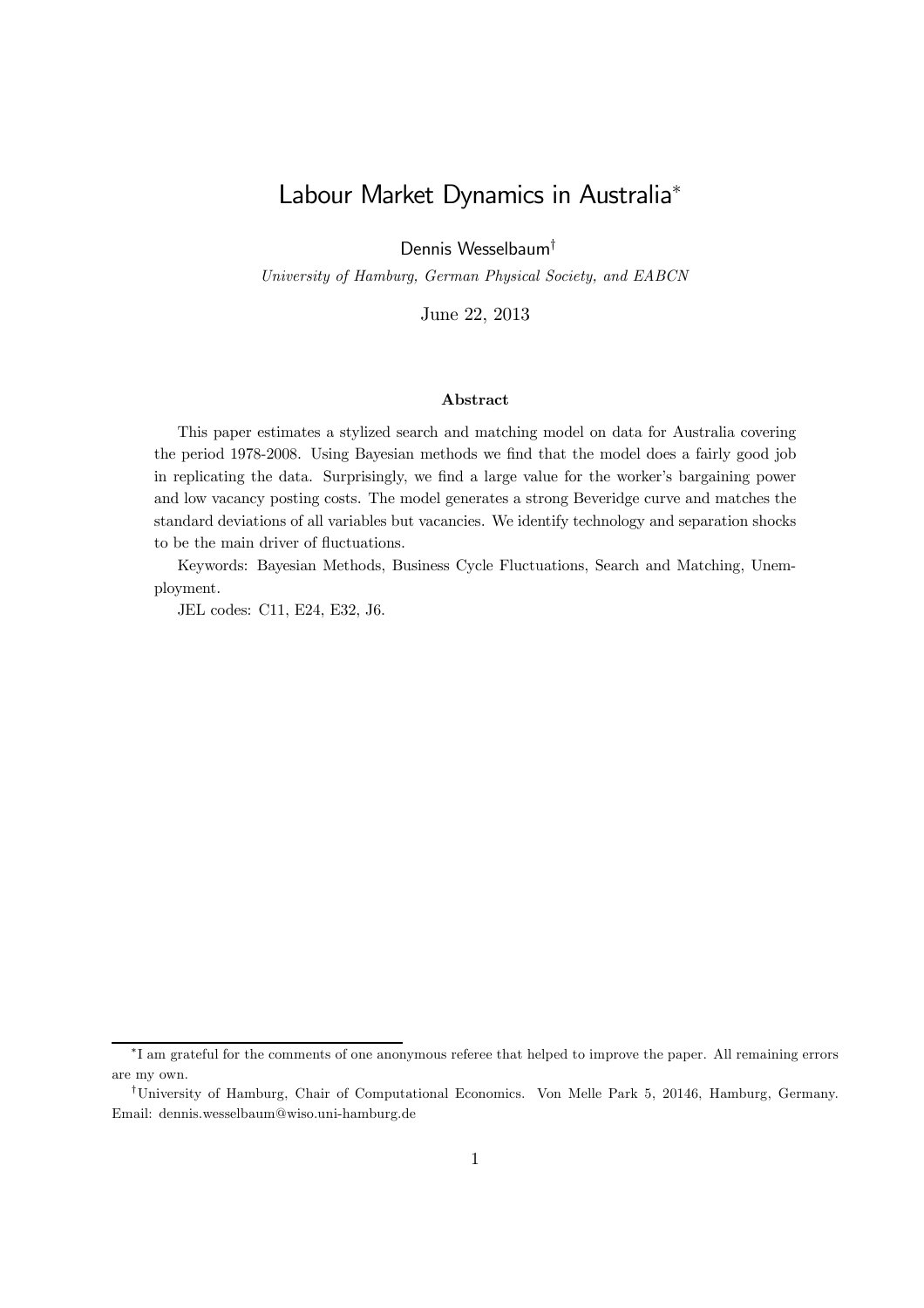## 1 Introduction

The Australian labour market has performed exceptionally well over the past decades and, in particular, during the global financial crisis. Its unemployment rate is among the lowest in all OECD countries and structural unemployment remains unaffected, while it increases in the OECD. Moreover, Australia is a perfect example of a small open economy. Therefore, labour market dynamics in Australia are particularly interesting for economists and policy makers around the world. It is interesting to compare the results across countries and identify substantial differences that cause different evolution of key variables. Unfortunately, the search and matching literature has mainly focused on the United States and Europe.<sup>1</sup> In this paper we estimate a canonical search and matching model for the Australian economy.

This study aims at estimating deep parameters of the search model to shed light on the underlying properties and describing cyclical fluctuations using Bayesian techniques. For this purpose, we will estimate a set of key parameters that drive labour market dynamics. Hence, we provide evidence for parameters that are otherwise hard to calibrate (such as bargaining power or the elasticity of the matching function), which increases the usefulness of this model to study and predict labour market dynamics. Further, we analyze the source and size of fluctuations and evaluate the ability of the search and matching model to replicate cyclical patterns of the Australian labour market.

We find several interesting results. First, we find that all parameters are tightly estimated and shifted away from their respective priors. Therefore, the data set is informative and the parameters are identified. The worker's bargaining power is surprisingly large (roughly 0.8) compared with other empirical studies that find values between 0 and 0.3 for the United States. On average, we observe a low unemployment rate which is driven by low vacancy posting costs and low - but volatile - separations. Further, our results indicate that both margins - the creation and the destruction margin - are subject to large cyclical fluctuations.

Moreover, the estimated model is able to generate the empirically observed second moments fairly well. The only exception is the volatility of vacancies which is much too low. Nevertheless, the model replicates a quite strong Beveridge curve, viz. the negative relation between unemployment and vacancies.

Turning to the driving forces of fluctuations in the labour market, we find that out of the four shocks at hand, we find that the technology shock and the separation rate shock are the main driver of key variables. The technology shock is more important for output and vacancies, while the separation shock is more important for  $(u_n)$ employment and matches. Overall, we find that labour market variables show a large degree of interdependence. In addition, we find that over the short-run output is driven by technology and separation shocks, while over the long-run technology shocks clearly dominate. Unemployment is - over the short-run - almost entirely driven

 $1<sup>1</sup>$ However, there a two exceptions. Lubik (2011) as well as Lin and Miyamoto (2012) estimate a search and matching model on unemployment and vacancy data for Hong Kong, Japan respectively.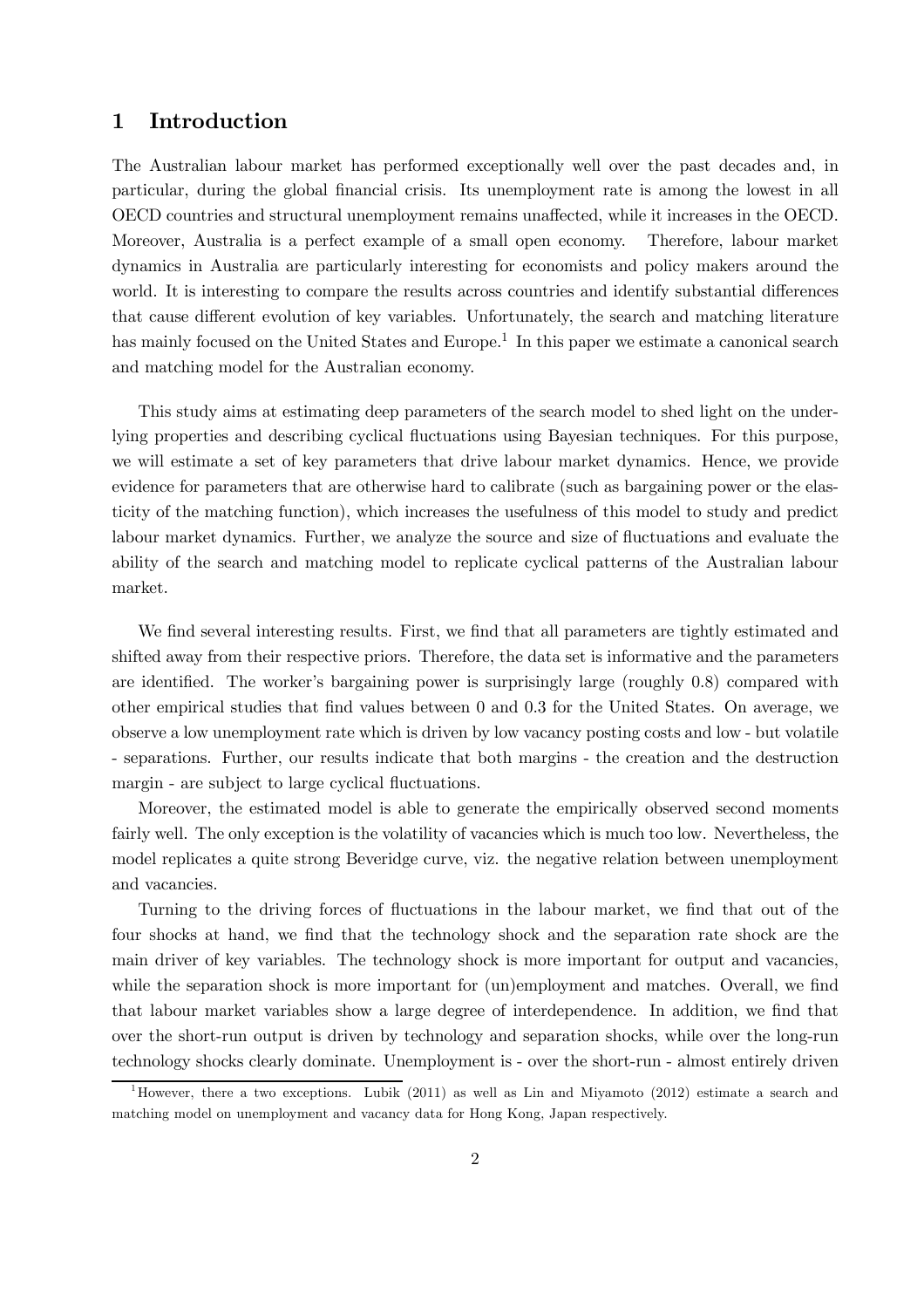by separation shocks, while in the long-run technology innovations explain roughly 20 percent of variation in unemployment.

The paper by Sheen and Wang (2012) estimates a small-open economy New Keynesian model with labour market frictions based on Blanchard and Galí (2010). This set-up is different to the search and matching model, since it does not rely on a matching function and vacancy posting. Here, in each period a constant share of the work force is separated, while hiring is costly for the firm. Hiring costs depend on the state of the labour market and creating frictions that generate equilibrium unemployment. They find significant evidence of hiring costs in the Australian labour market, being in the size of roughly one percent of GDP. Further, they show that the variance of unemployment is initially mainly driven by the technology shock, while over the long-run the labour supply preference shock dominates. For output, they find a key role for demand shocks over the short run, while the technology and the labour supply preference shock dominate over the long-run.

Further, our results add to the findings by Ponomareva and Sheen (2010) estimating transition probabilities in the labour market. They find that employment-to-unemployment transition rates are countercyclical but insignificantly large in a recession. On the contrary, unemployment-toemployment transitions are procyclical and quite important in a recession. This shows that during recessions job-finding rather than job-losing is the key problem.

Our results strongly contradict the findings by Chindamo and Uren (2010). They use a calibrated search and matching model to assess its ability to replicate empirically observed second moments. They find that the model is not able to generate enough volatility of key variables. In particular, the model is not able to match the standard deviation of unemployment and vacancies, as well as the negative correlation between them, while our model only does a bad job in replicating the volatility of vacancies. This crucial differences can be explained by the differences in methodological approaches. As we use an estimated instead of a calibrated model, we are able to generate dynamics that match the empirical observations. As a key difference, Chindamo and Uren (2010) calibrate vacancy posting cost to be 0.12, while the estimation gives a value of  $0.01<sup>2</sup>$  Hence, the search and matching model does, in fact, a fairly good job in replicating observed dynamics.

The paper is structured as follows. The next section derives the model and section 3 presents the data and calibrates the model and discusses the prior selection. Then, section 4 discusses the parameter estimates and analyzes the sources of fluctuations in the labour market. Moreover, we discuss the model's response to a technology and a separation shock. Finally, section 5 concludes.

## 2 Model Derivation

The description of our model economy proceeds in three steps and follows Prescott's narrative approach. First, we define the economy's preferences and technology and then present the underlying

<sup>&</sup>lt;sup>2</sup>Other key parameters such as the opportunity costs in the bargaining process or the separation rate are similar across the two papers.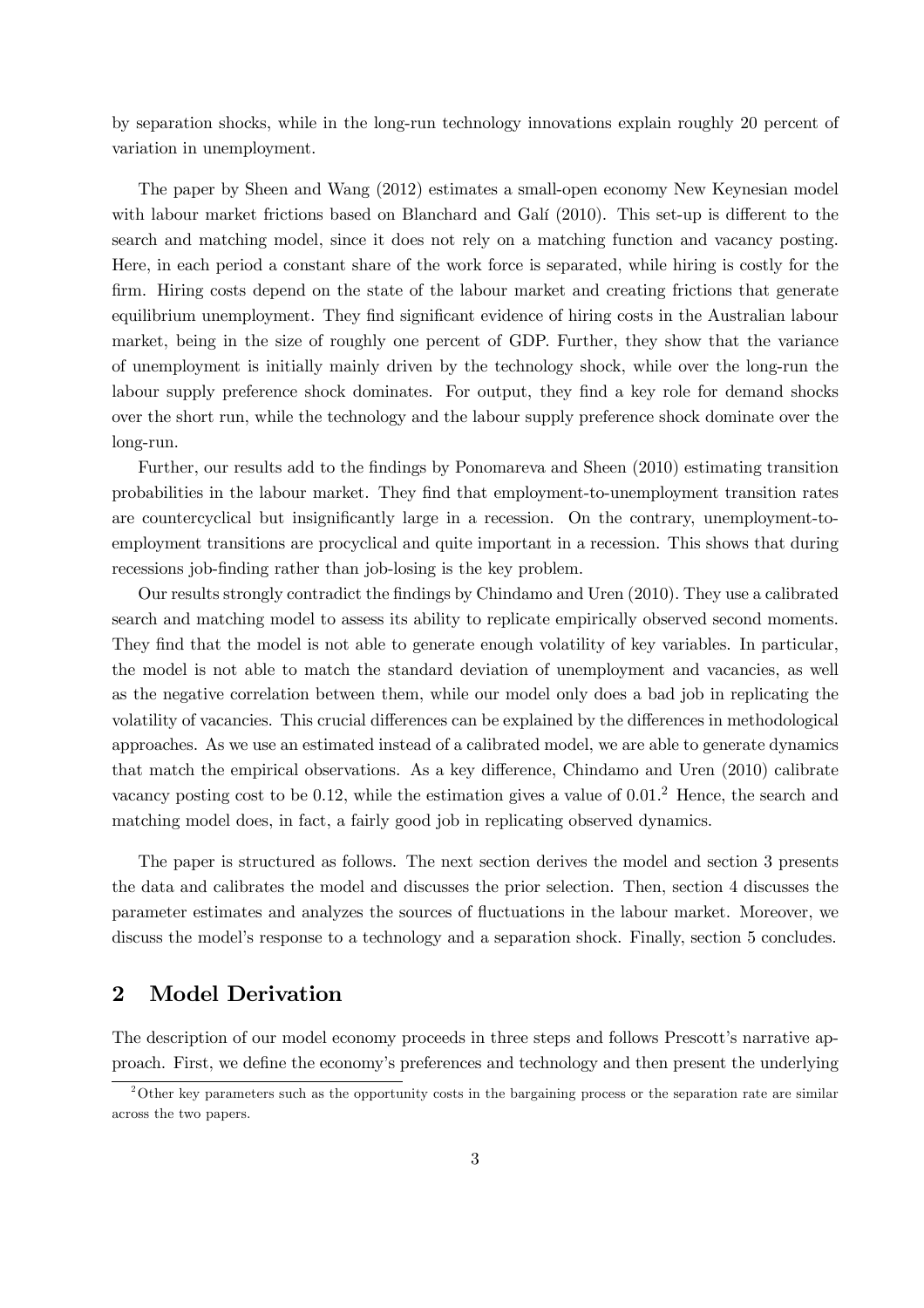market structure. Finally, we derive the first-order necessary conditions and conclude with the definition of an equilibrium.

### 2.1 Preferences and Technology

We now present a general equilibrium model with flexible prices and labour market frictions in discrete time. Our economy inhibits two different agents; households and firms. The labour market is imperfect due to the assumption of search and matching frictions following Mortensen and Pissarides (1994).

#### 2.1.1 Households

We assume that our economy is populated by a continuum of infinitively-lived, homogeneous households. Each household consists of a continuum of family members of measure one. They equally share total income and risk among all family members as in Merz (1995). Households preferences are represented by the following utility function

$$
\mathbb{E}_t \sum_{t=0}^{\infty} \beta_t \gamma_t \ln(C_t), \qquad (1)
$$

where  $\beta \in (0,1)$  is the discount factor and  $\mathbb{E}_t$  denotes the mathematical expectation operator. Consumption is denoted by  $C_t$  and  $\gamma_t$  denotes a preference shock that follows a first-order autoregressive process

$$
\ln \gamma_t = \varrho_\gamma \ln \gamma_{t-1} + e_{\gamma, t},\tag{2}
$$

where  $0 < \rho_{\gamma} < 1$  is the autocorrelation term and its innovation is i.i.d. over time and normally distributed

$$
e_{\gamma,t} \sim N(0, \sigma_{\gamma}).\tag{3}
$$

#### 2.1.2 Firms

Our economy is populated by a continuum of identical firms. They use the following production technology

$$
Y_t = Z_t N_t^{\alpha},\tag{4}
$$

to produce goods. Here,  $0 < \alpha < 1$  determines the curvature of technology in labour. Further,  $Z_t$ is a Hicks-neutral aggregate technology shock following a first-order autoregressive process

$$
\ln Z_t = \varrho_Z \ln Z_{t-1} + e_{Z,t},\tag{5}
$$

where  $0 < \varrho_Z < 1$  is the autocorrelation term and its innovation is i.i.d. over time and normally distributed

$$
e_{Z,t} \sim N(0, \sigma_Z). \tag{6}
$$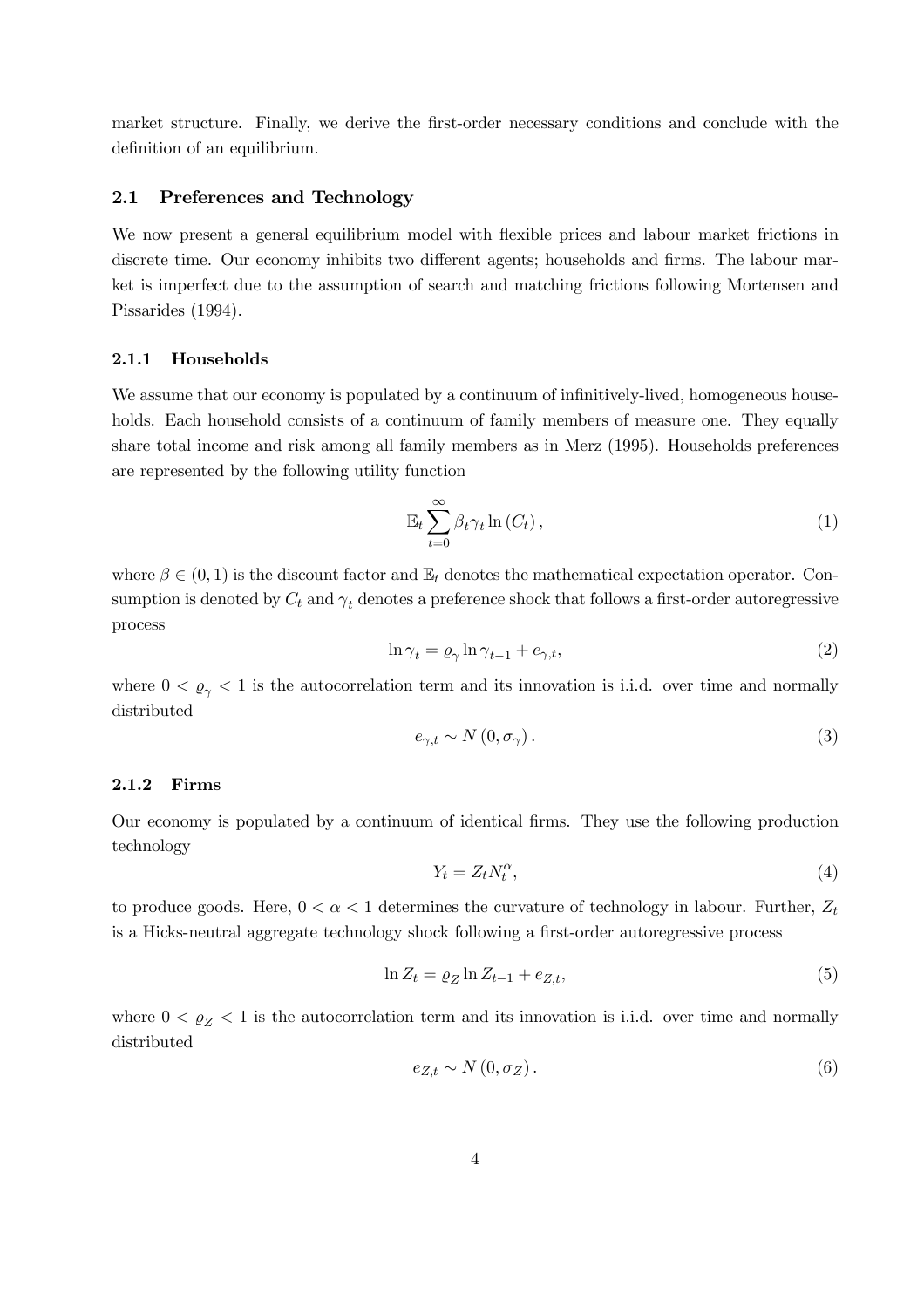#### 2.2 Market Structure

While the good market is perfectly competitive, the labour market is imperfect due to the assumption of search and matching frictions. Trade in the labour market is uncoordinated, costly, and time-consuming. Search takes place on a discrete and closed market. Workers can be employed or unemployed. Firms have one job that is either filled or vacant. If the job is filled, it is subject to the probability of being destroyed at the rate  $\rho_t$ . We assume that the separation rate follows an  $AR(1)$  process

$$
\ln \rho_t = \varrho_\rho \ln \rho_{t-1} + e_{\rho,t}.\tag{7}
$$

Again, the autocorrelation term is denoted by  $0 < \rho_{\rho} < 1$  and the innovation term,  $e_{\rho,t}$ , is i.i.d. over time and normally distributed,

$$
e_{\rho,t} \sim N(0,\sigma_{\rho}).\tag{8}
$$

Along the hiring margin, firms create jobs at the rate  $M(U_t, V_t)$  at the non-state-contingent cost of  $c > 0$  units of output per vacancy, where M is the homogeneous-of-degree-one-matching-function,

$$
M(U_t, V_t) = m_t U_t^{\mu} V_t^{1-\mu}.
$$
\n(9)

We assume that  $m_t$  gives the time-varying match efficiency which is assumed to be driven by an AR(1) process

$$
\ln m_t = \varrho_m \ln m_{t-1} + e_{m,t},\tag{10}
$$

where  $0 < \rho_m < 1$  and  $e_{m,t}$  is i.i.d. over time and normally distributed,

$$
e_{m,t} \sim N(0, \sigma_m). \tag{11}
$$

Further,  $\mu > 0$  is the elasticity of the matching function with respect to unemployment and  $V_t$  is the vacancy rate. The vacancy-to-unemployment ratio,  $\theta_t = V_t / U_t$ , reflects labour market tightness. Then, the job matching rate is

$$
q(\theta_t) = \frac{M\left(U_t, V_t\right)}{V_t} = m_t \theta_t^{-\mu},\tag{12}
$$

and the job finding rate is

$$
p(\theta_t) = m_t \theta_t^{1-\mu}.
$$
\n(13)

Combining entry and exit definitions yields the evolution of employment

$$
N_t = (1 - \rho_t) (N_{t-1} + M_{t-1}). \tag{14}
$$

Similarly, the evolution of aggregate unemployment can be written as

$$
U_t = 1 - N_t. \tag{15}
$$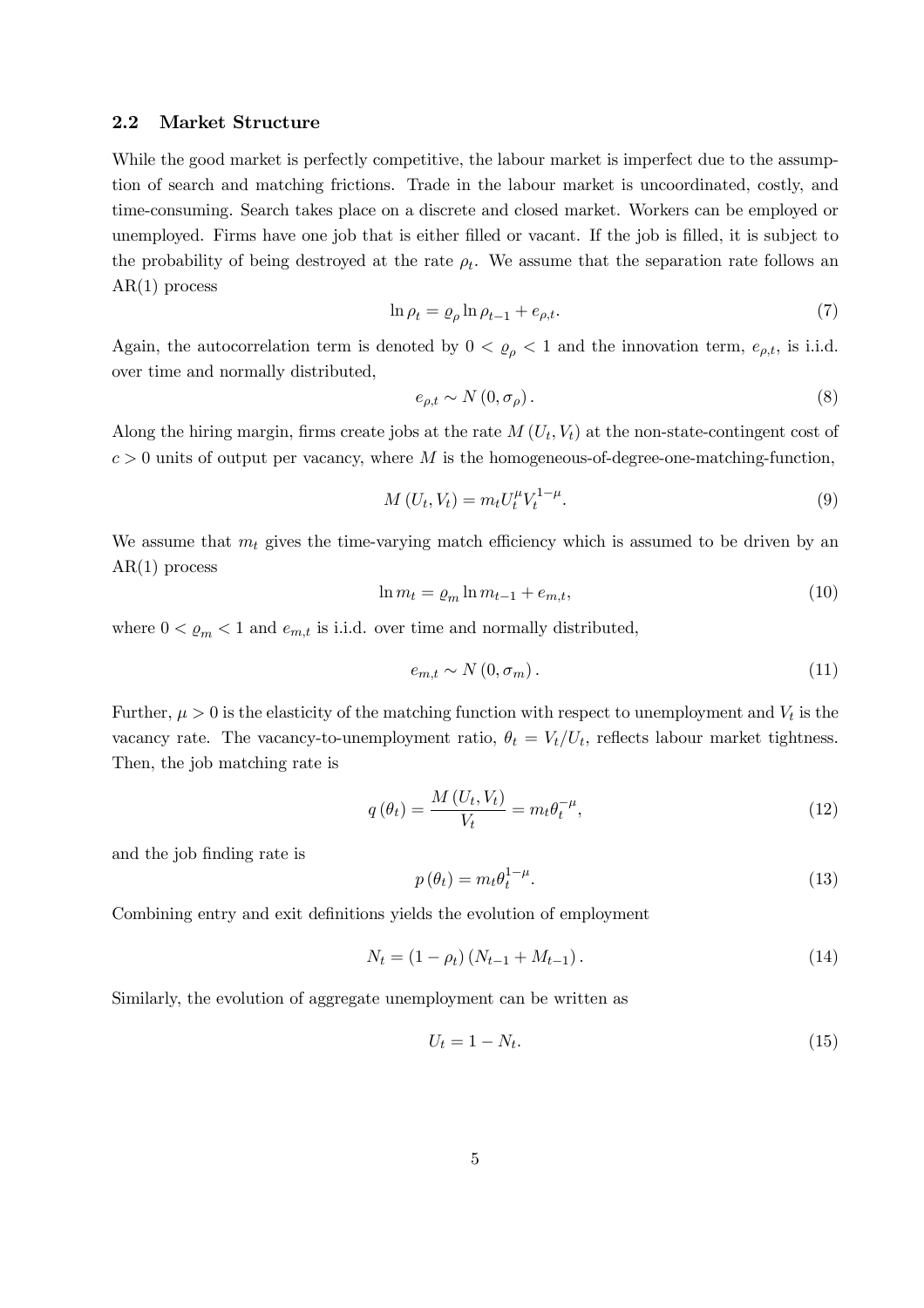#### 2.3 Optimization and Equilibrium

Optimization of all agents defines the equilibrium. We start with the households utility maximization problem and continue with the firms profit maximization problem. Then, we solve the bargaining problem between firm and worker and determine the optimal wage. We conclude with a definition of the equilibrium.

#### 2.3.1 Households

We assume that the economy begins with all households having identical financial wealth and consumption histories. This assumption assures that this homogeneity will continue and it allows us to only consider the optimal decisions of a representative household. The representative household faces the following budget constraint

$$
C_t + T_t = W_t N_t + bU_t, \qquad (16)
$$

where unemployment benefits b are financed by lump-sum taxes,  $T_t$ , while  $W_t$  denotes the real wage. Then, the household maximizes (1) subject to (16), which gives the standard first-order condition for consumption

$$
\frac{\gamma_t}{C_t} = \lambda_t,\tag{17}
$$

where  $\lambda_t$  is the marginal utility of consumption.

#### 2.3.2 Firms

The representative firm in our economy solves its profit maximization problem by choosing the optimal path for  $\{N_t, V_t\}_{t=0}^{\infty}$  by maximizing

$$
\mathbb{E}_t \sum_{t=0}^{\infty} \beta^t \lambda_t \left[ Z_t N_t^{\alpha} - W_t N_t - c V_t \right], \tag{18}
$$

subject to the evolution of employment eq. (14). The term in parenthesis gives real revenue depleted by total wage costs and vacancy posting costs.

The first-order necessary conditions are

$$
\partial N_t : \tau_t = \alpha \quad \frac{Y_t}{N_t} - W_t + \mathbb{E}_t \left\{ (1 - \rho_t) \beta_{t+1} \tau_{t+1} \right\},\tag{19}
$$

$$
\partial V_t : c = \mathbb{E}_t \left\{ \beta_{t+1} (1 - \rho_t) q(\theta_t) \tau_{t+1} \right\},\tag{20}
$$

where  $\beta_{t+1} = \beta \frac{\lambda_{t+1}}{\lambda_t}$  $\frac{t+1}{\lambda_t}$  is the stochastic discount factor and  $\tau_t$  is the multiplier on the evolution of employment. Using these two equations yields the job creation condition

$$
\frac{c}{q(\theta_t)} = \mathbb{E}_t \left\{ (1 - \rho_t) \beta_{t+1} \left[ \alpha \frac{Y_{t+1}}{N_{t+1}} - W_{t+1} + \frac{c}{q(\theta_{t+1})} \right] \right\}.
$$
\n(21)

The left-hand side of this equation gives the hiring costs which equal the benefits of creating a new job. The latter depends on the marginal product of labour depleted by the wage and increased by saved hiring costs in the next period in case of non-separation.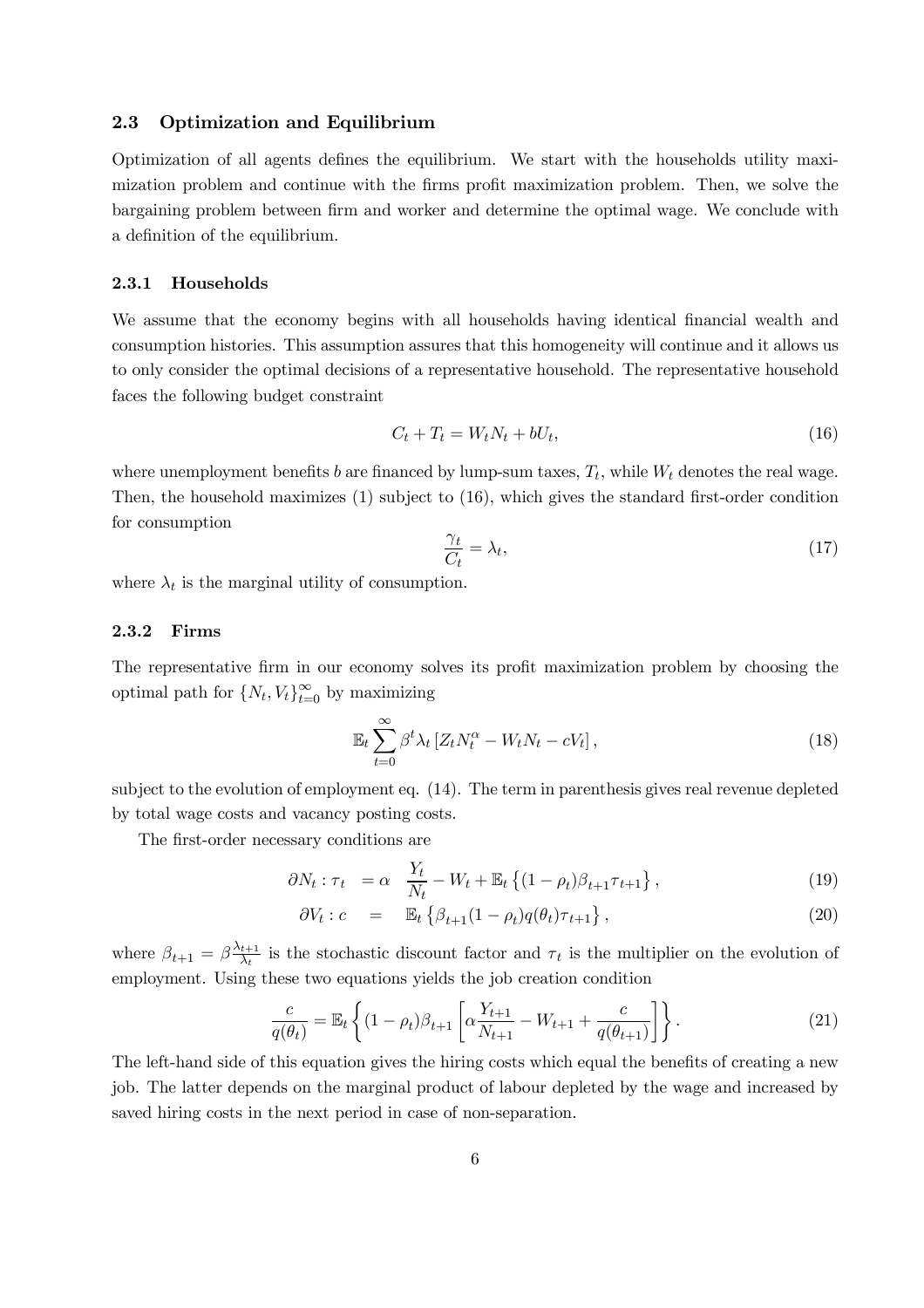#### 2.3.3 Wage Bargaining

We will follow the mainstream of the search and matching literature (e.g. Trigari (2006) and Krause and Lubik (2007)) and assume that wages are determined by individual Nash bargaining. The surplus created by the match is split by maximizing the Nash product

$$
W_t = \underset{\{W_t\}}{\arg \max} \left[ \left( \mathcal{W}_t - \mathcal{U}_t \right)^{\eta} \left( \mathcal{J}_t - \mathcal{V}_t \right)^{1-\eta} \right]. \tag{22}
$$

The first term is the worker's surplus, the latter term is the firm's surplus, and  $0 \leq \eta \leq 1$  is the exogenously determined, constant relative bargaining power.

Let us determine the value functions describing the worker's options,  $W_t$  and  $U_t$ . In terms of a Bellman equation the value of being employed for the worker,  $W_t$ , is

$$
\mathcal{W}_t = W_t + \mathbb{E}_t \beta_{t+1} \left[ \left( 1 - \rho_{t+1} \right) \mathcal{W}_{t+1} + \rho_{t+1} \mathcal{U}_{t+1} \right]. \tag{23}
$$

The value consists of the wage, the discounted continuation value of being employed in the next period, and - conditional on being laid-off - the value of being unemployed,  $\mathcal{U}_t$ .

This value function can be written as

$$
\mathcal{U}_{t} = b + \mathbb{E}_{t} \beta_{t+1} \left[ \theta_{t} q \left( \theta_{t} \right) \left( 1 - \rho_{t+1} \right) \mathcal{W}_{t+1} + \left( 1 - \theta_{t} q \left( \theta_{t} \right) \left( 1 - \rho_{t+1} \right) \right) \mathcal{U}_{t+1} \right], \tag{24}
$$

which is driven by the value of unemployment payments,  $b$ , the discounted continuation value of being unemployed, and, if she is matched, she receives the value of future employment.

Moreover, let us determine the firm's options. Due to a free entry condition the equilibrium value of  $V_t$  will be driven to zero. For the firm the asset value of the job,  $\mathcal{J}_t$ , is equal to the multiplier on the evolution of employment eq. (19). It depends on the real revenue, the wage, and if the job is not destroyed, the discounted future value. Otherwise, the job is destroyed and hence has zero value. The asset value is given by

$$
\mathcal{J}_t = \alpha \frac{Y_t}{N_t} - W_t + \mathbb{E}_t \left[ (1 - \rho_t) \beta_{t+1} \mathcal{J}_{t+1} \right]. \tag{25}
$$

Then, the individual real wage satisfies the optimality condition

$$
\mathcal{W}_t - \mathcal{U}_t = \frac{\eta}{1 - \eta} \mathcal{J}_t. \tag{26}
$$

Substituting in the value functions gives an explicit expression for the wage

$$
W_t = \eta \left( \alpha \frac{Y_t}{N_t} + c\theta_t \right) + (1 - \eta) b. \tag{27}
$$

The wedge between the real wage and the reservation wage is increasing in every time-dependent component and the worker's bargaining power.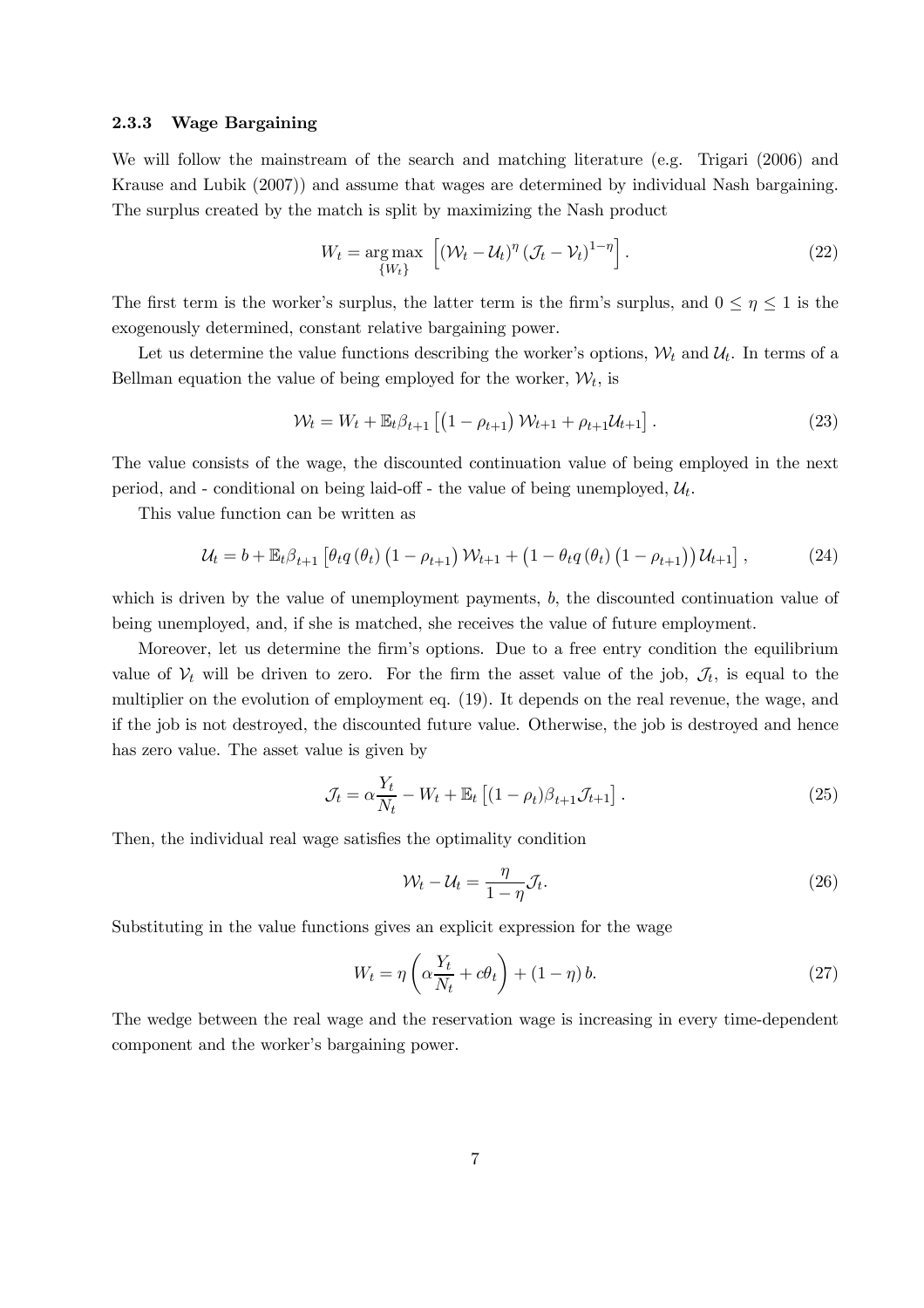#### 2.3.4 Equilibrium

We define an equilibrium in our economy as follows.

#### Definition

An equilibrium for given initial conditions, the stochastic processes  $\{Z_t, \rho_t, \gamma_t, m_t\}$  and a set of prices  $\{W_t\}$ , is a tuple of processes for  $\{C_t, Y_t, V_t, M_t, N_t, U_t, \theta_t, \lambda_t\}$  such that

#### 1. Household optimality

Given  $\{W_t\}$  the process for  $\{C_t\}$  solve the optimization problem, maximizing (1) subject to (16).

#### 2. Profit maximization

The processes for  $\{Y_t, V_t, M_t, N_t, U_t, \theta_t, \lambda_t\}$  solve the firm maximization problem, maximizing (18) subject to (12), and (14). Further they obey labour market restrictions (9) and (15).

#### 3. Wage determination

Firm and worker engage in Nash bargaining and wages are set according to (27).

#### 4. Market clearing

In the symmetric equilibrium, factor and goods market clear and any feasible allocation must satisfy the aggregate resource constraint

$$
Y_t = C_t + cV_t. \tag{28}
$$

As common in the literature, we assume that the consumption good is used to pay vacancy posting costs. Furthermore, the government pays unemployment benefits and finances them by collecting lump-sum transfers, i.e. runs a balanced budget at all times. Then, the set of equations forming the equilibrium is linearized around the non-stochastic steady-state.

## 3 Estimation

#### 3.1 Data

For our estimation the set of available time series consists of output, consumption, employment, unemployment, wages, vacancies, and investment. All time series are taken from the Reserve Bank of Australia. Our sample covers the period from 1978:Q3 to 2008:Q2, which gives us 120 observations. We use quarterly, seasonally adjusted series and chain volume measures in 2009/10 Australian Dollar. Then, all time series are written in logarithmic scale and are detrended using a Hodrick-Prescott filter with  $\lambda = 1600$ .

Output (GGDPECCVGDP) is measured by the by the gross domestic product and consumption (GGDPECCVPSH) is private household consumption. The time series for employment (GLF-SEPTSA) and unemployment (GLFSUPSA) are on a monthly basis, aggregated to a quarterly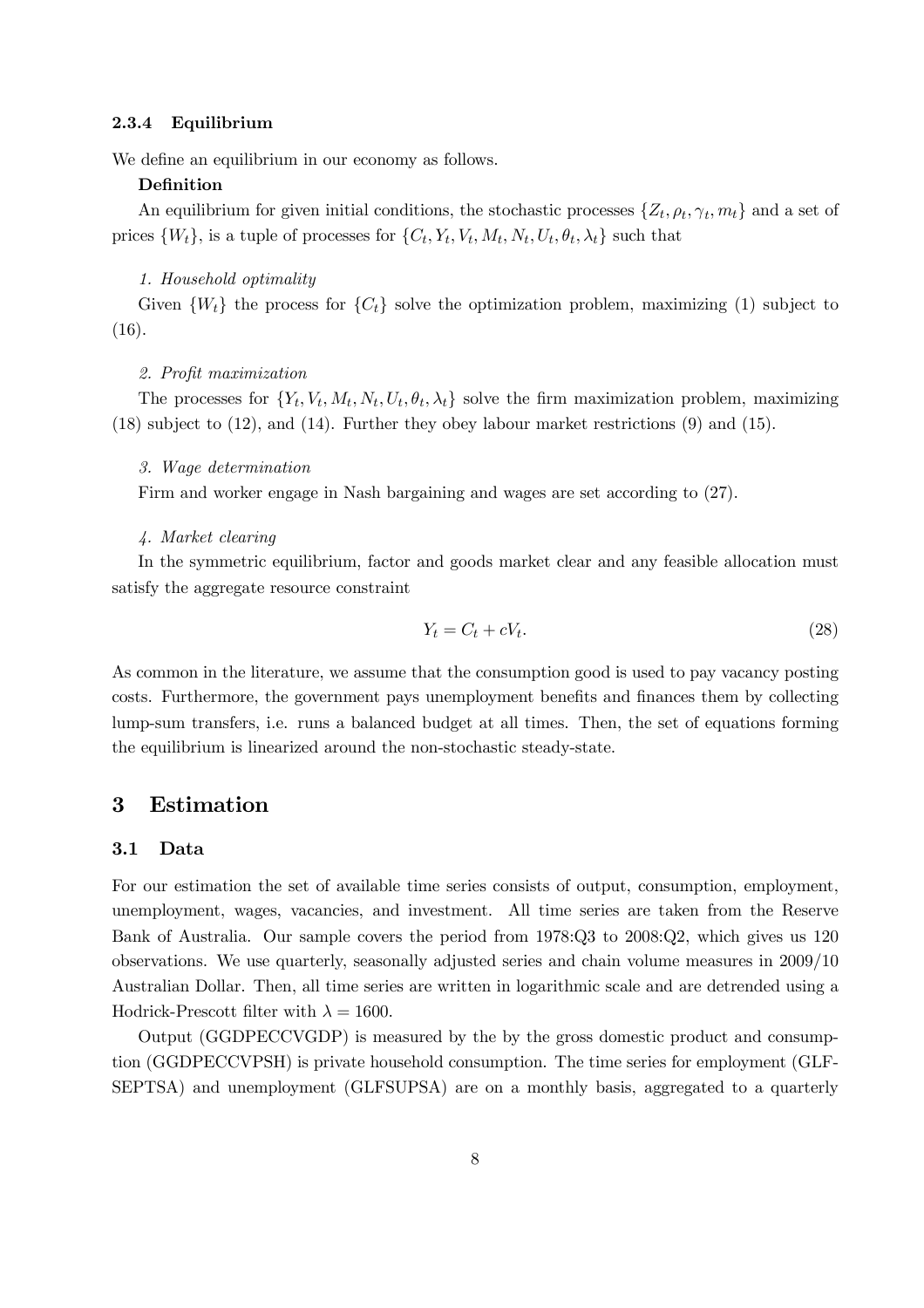basis. Wages (GLCAWE) are measured by the time series for average weekly earnings for all employees.

Moreover, the time series provided for vacancies (GLFOSVT) is based on survey evidence covering all Australian employers, except the farm sector and private households.

#### 3.2 Calibration and Prior Selection

The calibration is on a quarterly basis, summarized in table 1.

| Parameter | Value | Parameter      | Value | Std  | Family      |
|-----------|-------|----------------|-------|------|-------------|
|           | 0.99  | $\alpha$       | 2/3   | 0.1  | <b>Beta</b> |
| N         | 0.9   |                | 0.05  | 0.01 | <b>Beta</b> |
| TΤ        | 0.1   | η              | 0.5   | 0.05 | Normal      |
| $m\,$     | 0.4   | $\mu$          | 0.4   | 0.01 | <b>Beta</b> |
| q         | 0.7   | $\overline{c}$ | 0.05  | 0.01 | Gamma       |
| b         | 0.61  |                |       |      |             |

Table 1: Calibration and prior selection.

The discount factor  $\beta$ , is set to its standard value of 0.99, implying an interest rate of 4 percent per annum. The unemployment rate is set to 10 percent, which is larger as the current unemployment rate in Australia of 5.4 percent. This relatively high value of steady state unemployment reflects the shortcoming of the unemployment rate namely the nonconformity of effective searchers and unemployed workers as in Cole and Rogerson (1999). Employment is then given by  $N = 1-U$ . Then, steady state matches are given by  $M = \frac{\rho}{1-\rho}N$ .

The job finding rate,  $q$ , is set to 0.7 which is in line with Chindamo and Uren (2010). Using the calibrated values, we can use the equation for the law of employment, the matching function, and the definition of labour market tightness to find the steady state value of labour market tightness,  $\theta = \left[\frac{1-U}{U}\right]$ ρ 1−ρ 1 m  $\int_{0}^{\frac{1}{1-\mu}}$ . Then, vacancies can be found by using  $V = \theta U$ . Further, the value for unemployment benefits, b, is found by using the job creation condition,

$$
b = \alpha \frac{Y}{N} - \frac{\frac{c}{m} \left[1 - \left(1 - \rho\right) \beta\right]}{\left(1 - \rho\right) \left(1 - \eta\right) \beta} \theta^{\mu} - \frac{\eta}{1 - \eta} \kappa \theta. \tag{29}
$$

Given the values of the other parameters, we find a value of  $0.61$  for b, which gives a replacement ratio,  $b/W$ , of 0.89, where steady state wages are taken from eq. (27).

We aim at estimating several deep parameters describing the labour market as well as the underlying shock processes. In what follows, we describe our prior specifications.

For the labour share, we choose a beta distribution with mean 2/3 and standard deviation 0.1. This value is close to the average labour share in Australia (see Bentolila and Saint-Paul (2003)). Vacancy posting costs are assumed to be gamma distributed with mean 0.05 and standard deviation 0.01, which is an average value between low  $(0.01)$  and high  $(0.1)$  vacancy posting costs.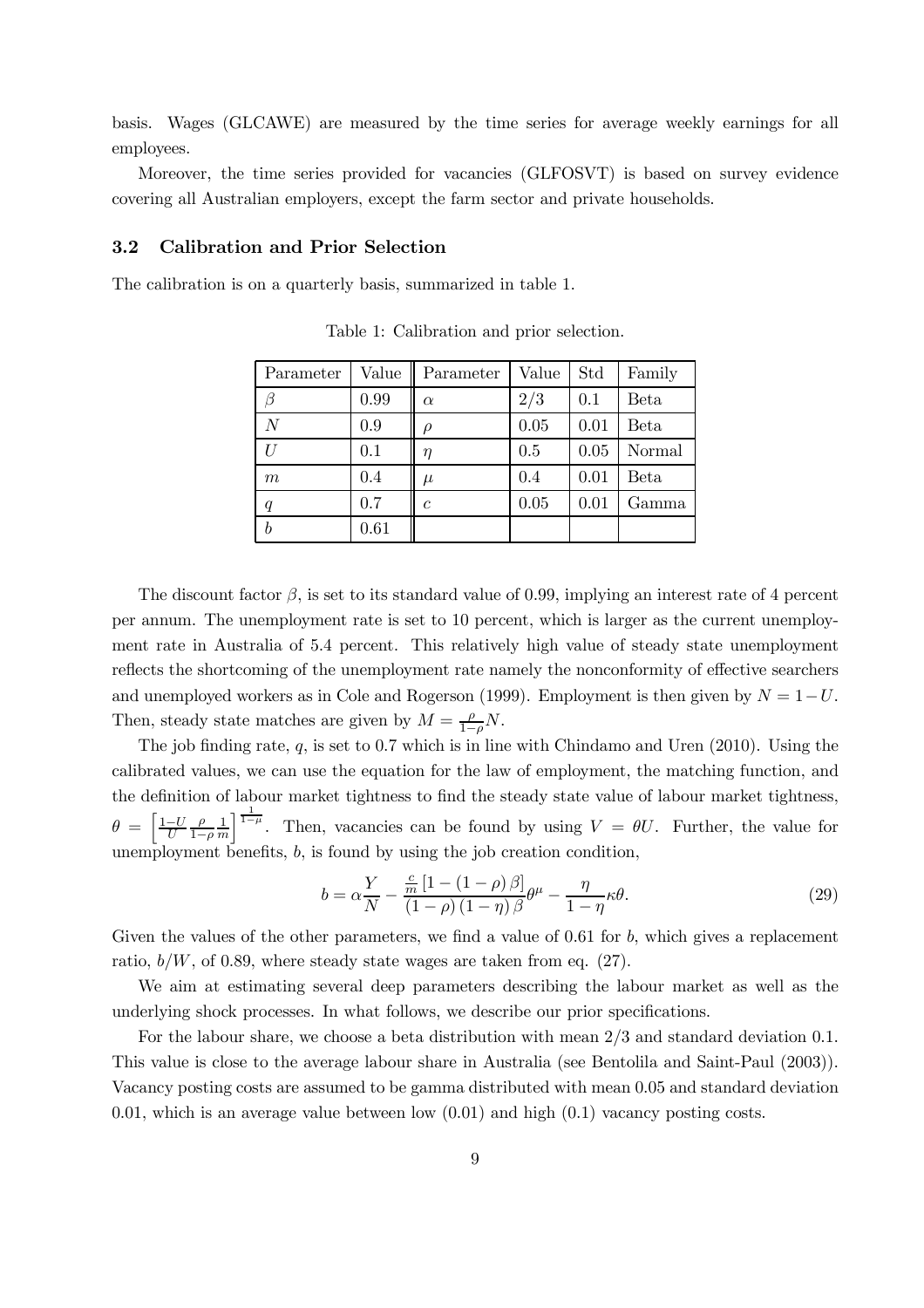Further, for the bargaining power we impose that it is normally distributed with mean 0.5 and standard deviation 0.05. Therefore, we assume symmetric bargaining in the first place. The prior density of  $\rho$ , the parameter that governs separations in steady state, belongs to the beta family and has a mean of 0.05 and a standard deviation of 0.01. This prior is in line with the calibration of Chindamo and Uren (2010). Then, the elasticity of the matching function  $\mu$ , is assumed to be beta distributed with mean 0.4 and standard deviation 0.01.

Let us now turn to the priors related to our four exogenous processes. First, we set the priors for the autocorrelation parameters. We assume that the autocorrelation parameters in the AR processes follow beta distributions with mean 0.9 and standard deviation 0.05. Finally, all standard deviations of the underlying shocks are assumed to follow an inverse Gamma distribution with mean 0.1 and standard deviation 1.

## 4 Results

The empirical (macro) literature focused on developing and applying full information Bayesian techniques to estimate even large-scale DSGE models. However, there exists a trade-off between the estimation of small structural models and the estimation of large structural models. The estimation of small and therefore stylized models may lead to misspecifications, while estimating large models could lead to identification problems. Bayesian methods are capable of dealing with both problems. We apply those standard Bayesian techniques to estimate the search and matching model presented on Australian labour market data. To obtain our results, we use four MCMC chains with 250.000 draws each.

#### 4.1 Posteriors

In this section we discuss the posterior estimates and the implications for labour market dynamics. Table 2 presents the posterior estimates as well as the 95 % confidence bands for the five deep parameters and the eight parameters describing the exogenous processes. In addition, figure 1 presents the prior and posterior density functions for selected parameters. We observe that the posterior estimates are significantly shifted away from the prior assumptions which, given that all parameters are tightly estimated, implies that the data is informative and the parameters are identified.

The posterior mean of the separation rate is 0.07. The 5th and 95th percentiles are 0.05, 0.09 respectively. Furthermore, the elasticity of the matching function with respect to unemployment,  $\mu$ , is estimated to be 0.4, with the 5th and 95th percentiles are 0.38, 0.42 respectively. Those two parameters allow us to draw conclusions about the ins and outs of unemployment. We find that the separation rate is almost half of the estimated rate for the United States by Lubik (2009) of 0.12. Further, the estimated standard deviation of the separation rate in Australia is 0.21, while it is roughly 0.1 in the U.S. economy. Hence, while separations are low on average, they increase significantly when the economy enters a recession. Moreover, in the following upswing separations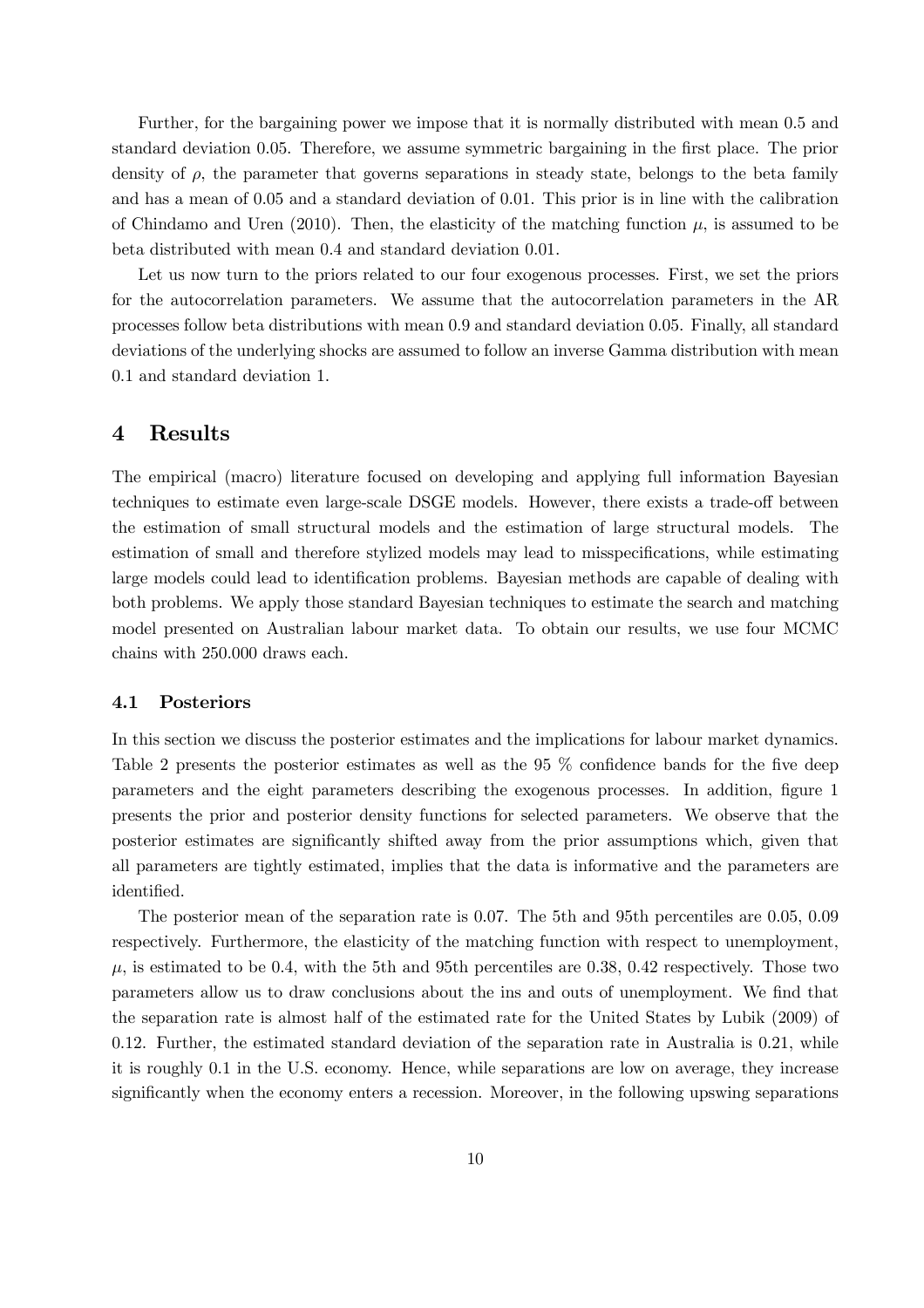

Figure 1: Prior and posterior density for selected parameters.

decrease as rapidly as before, hence, creating a low mean.

While we have discussed the inflow into unemployment, let us turn to the outflow of unemployment. In the search and matching model at hand, it is driven by the creation of new matches. As we have discussed before, the job matching rate is eq. (12), while the job finding rate is given by eq.  $(13)$ . Both equations are mainly driven by the elasticity parameter,  $\mu$ , which is much lower compared with the estimate for the United States of 0.74 by Lubik (2009). A low value of the elasticity parameter  $\mu$  implies that on the one hand, the finding rate reacts more elastically to changes in labour market tightness. Put differently, the finding rate reacts stronger to changes in the labour market. As a consequence, it is easier for job seekers to exit unemployment compared to the United States. On the other hand, the matching rate is less sensitive to changes in labour market conditions and hence, firms vacancy posting decisions (see the job creation condition eq. (21)) are less affected by changes in labour market tightness.

Our estimate for vacancy posting costs  $c$ , has a median value of 0.01, with the 5th and 95th percentiles of 0.0098 and 0.0117. In contrast to the existing literature (see e.g. Lubik (2009, 2011)) we are able to identify this parameter. While this parameter is usually calibrated to a value close to 0.05 for the U.S. we obtain a much lower value of 0.01 for Australia. It implies significantly lower costs of posting vacancies and, hence, firms have more incentives to post vacancies compared with the U.S. economy. Further, if the economy enters a recession, firms will have less incentives to reduce vacancy posting activities compared with the U.S. economy. Along this line, in the following upswing low vacancy posting costs will lead to more vacancies posted as in the United States and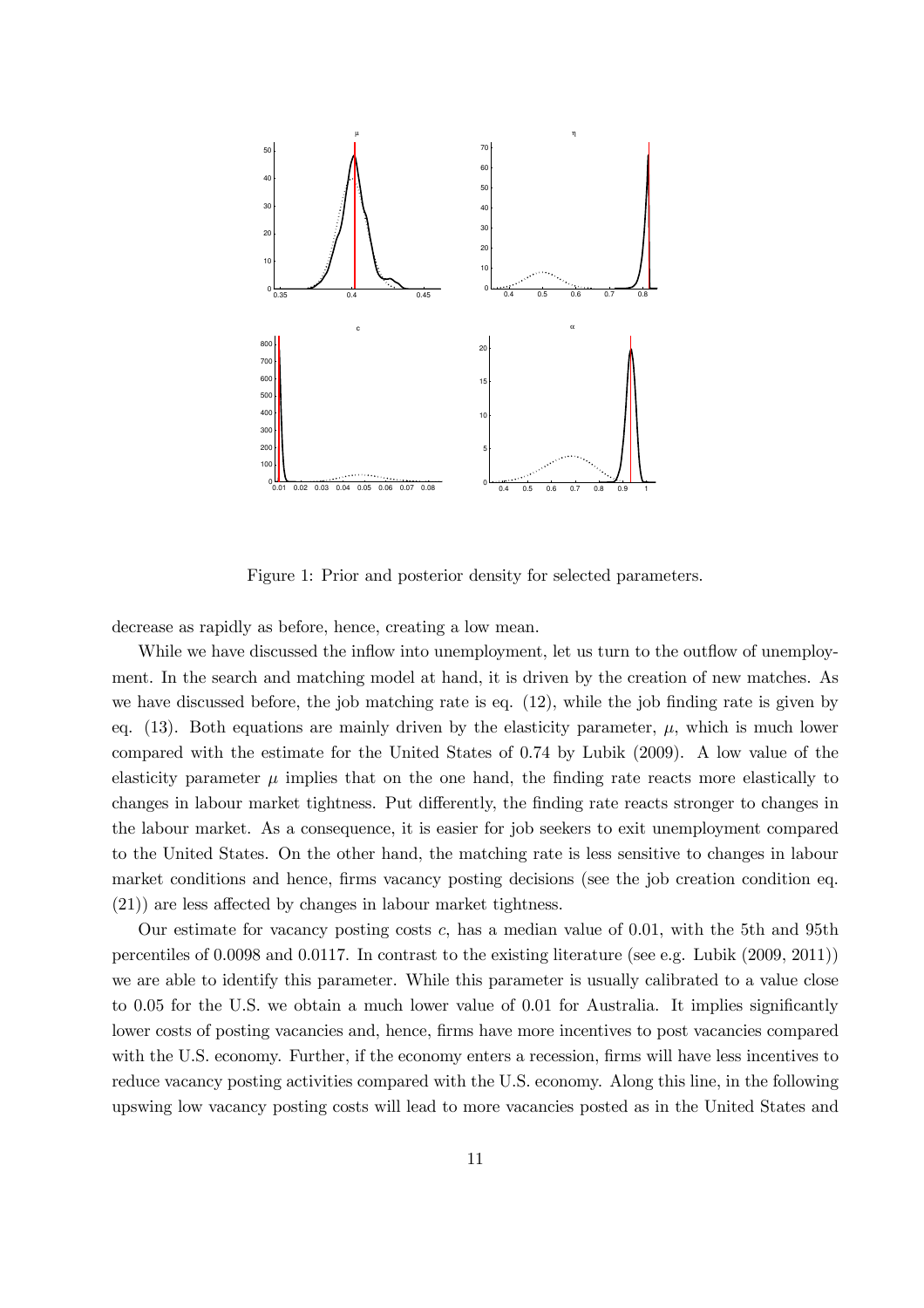more jobs created.

Next, we want to discuss the estimate for the worker's bargaining power,  $\eta$ . The posterior mean is 0.81 and the 95 % confidence interval is [0.79, 0.82]. This result is particularly surprising, as the estimates for the United States is 0.03. The implications are severe: while in the U.S. almost the entire surplus goes to the firm, in Australia 80 percent of the surplus generated by the match goes to the worker and only 20 percent are left for the firm. This might explain the low value obtained for vacancy posting costs, as firms have less incentives to post vacancies if their share of the surplus is small. Hence, a low value of vacancy posting costs will compensate for the small surplus share.

The estimate of the elasticity of the production function,  $\alpha$ , is 0.92 which implies less curvature of the production function.

Finally, we want to discuss the posterior estimates of the underlying disturbances. For the autocorrelation parameters, we find that the values are close to 0.9 for most shocks. The only exception is the shock to the separation rate which shows a persistence coefficient of 0.63. Nevertheless, the results imply that the search and matching model generates a strong internal propagation mechanism that is able to replicate the persistence in the data, which is in line with the results for the U.S. by Lubik (2009). However, the relatively low value of persistence in the separation rate is in contrast with the results by Lubik (2011). He finds that the separation rate is an autocorrelated process with AR(1) parameter of 0.86 for Hong Kong. In contrast, Lin and Miyamoto (2012) find a much lower value of persistence (0.31) of the separation shock for Japan. In Australia we find an intermediate value for the exogenous persistence of the separation shock.

For the standard deviation of shocks we find that the separation rate shock is the most volatile one, which is a consistent finding with the low persistence and our description of the ins and outs of unemployment. Along this line, we find that the shock to the match efficiency is also much more volatile than the preference shock and the technology shock.

In Japan, we find that technology and separation shocks have nearly the same standard deviation of 0.03. Therefore, the technology shock in Australia is three times as volatile in Japan, while the separation shock is five times less volatile. In summation, we can draw the conclusion that the

| Parameter        | Mean | $5\ \%$ | 95 % | Parameter          | Mean | $5\ \%$ | 95 % |
|------------------|------|---------|------|--------------------|------|---------|------|
| $\rho$           | 0.07 | 0.05    | 0.09 | $\varrho_m$        | 0.86 | 0.78    | 0.93 |
| $\mu$            | 0.40 | 0.38    | 0.42 | $\varrho_{\gamma}$ | 0.90 | 0.86    | 0.95 |
| $\mathcal{C}$    | 0.01 | 0.01    | 0.01 | $\sigma_Z$         | 0.01 | 0.01    | 0.01 |
| $\eta$           | 0.81 | 0.79    | 0.82 | $\sigma_{\rho}$    | 0.16 | 0.11    | 0.21 |
| $\alpha$         | 0.93 | 0.90    | 0.97 | $\sigma_m$         | 0.10 | 0.05    | 0.14 |
| $\varrho_Z$      | 0.92 | 0.87    | 0.97 | $\sigma_{\gamma}$  | 0.08 | 0.04    | 0.12 |
| $\varrho_{\rho}$ | 0.63 | 0.55    | 0.72 |                    |      |         |      |

Table 2: Posterior estimates.

Australian labour market has a low average unemployment rate driven by low vacancy posting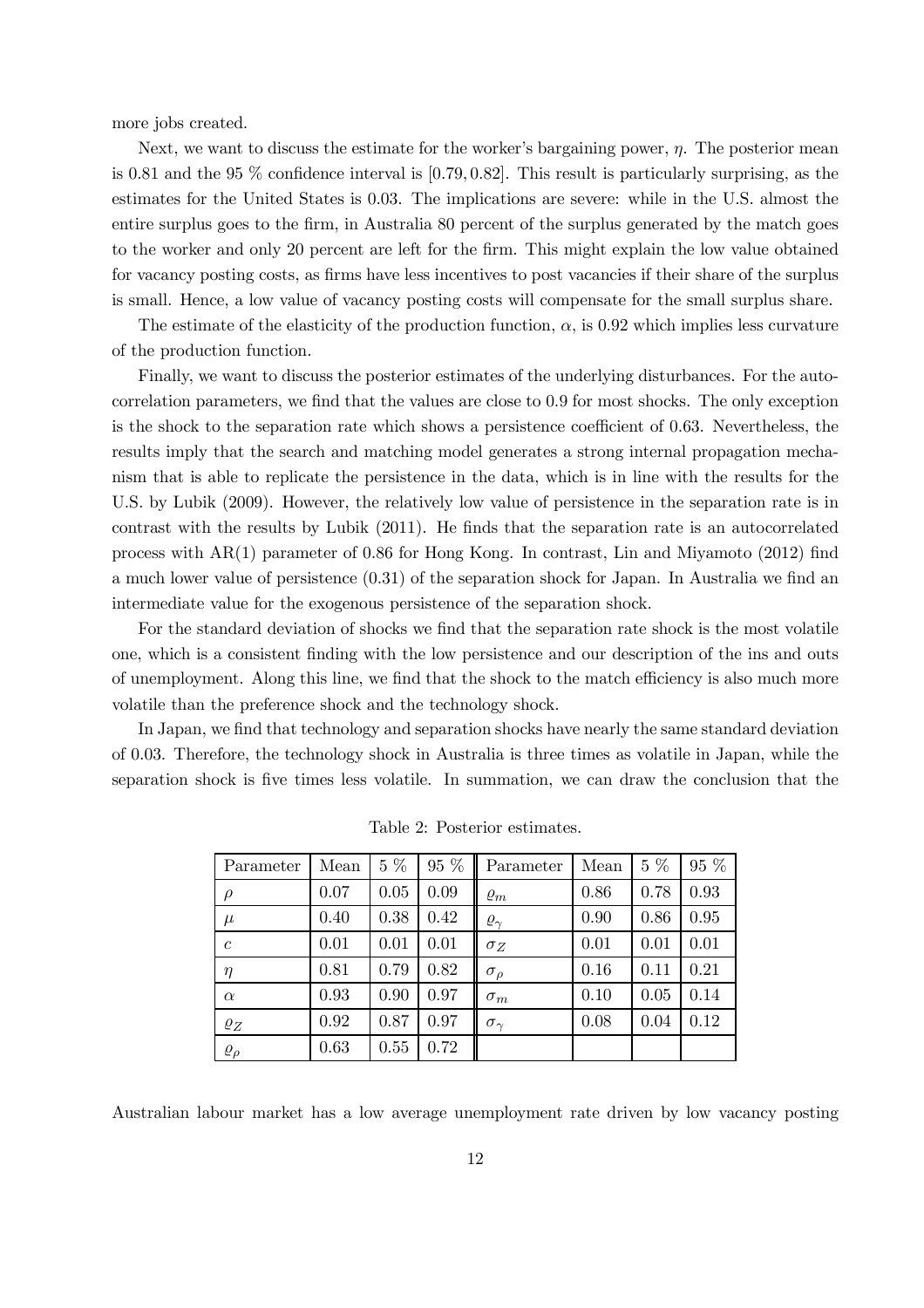

Figure 2: Unconditional variance decomposition.

costs and low but volatile separations. Both margins - the creation and the destruction margin are subject to large cyclical fluctuations.

#### 4.2 Variance Decomposition

In the following we want to discuss the main driving forces of business cycle fluctuations in the Australian labour market. Figure 2 presents the unconditional variance decomposition.

We only present the unconditional variance decomposition for four variables, as the decomposition for output and consumption is virtually identical as well as the decomposition for unemployment and employment is identical. Further, and by construction, separations are entirely driven by the underlying exogenous process.

We find that output is mainly driven by the technology shock (almost 60 percent of total variation), while the separation shock explains roughly 25 percent. The remaining 15 percent are jointly explained by the preference and matching shock. Compared with the U.S. we find that the technology shock is slightly less important, as it explains 71 percent of variation in output according to Lubik (2009).

For unemployment, we find that the technology shock explains almost 20 percent of total variation, while the separation shock seems to be the main driver, explaining more than 50 percent. Further, the remaining percentages are explained by the preference shock and the matching shock. As for output, the preference shock is slightly more important than the matching shock. This contradicts the finding of Lubik (2009) that the matching shock explains 92 percent of the variation in unemployment in the United States.

Turning to vacancies, we find that the technology shock drives roughly 50 percent of the variation, while the preference shock explains a share of more than 30 percent. The matching shock is much more important than the separation shock, while they jointly only account for roughly 20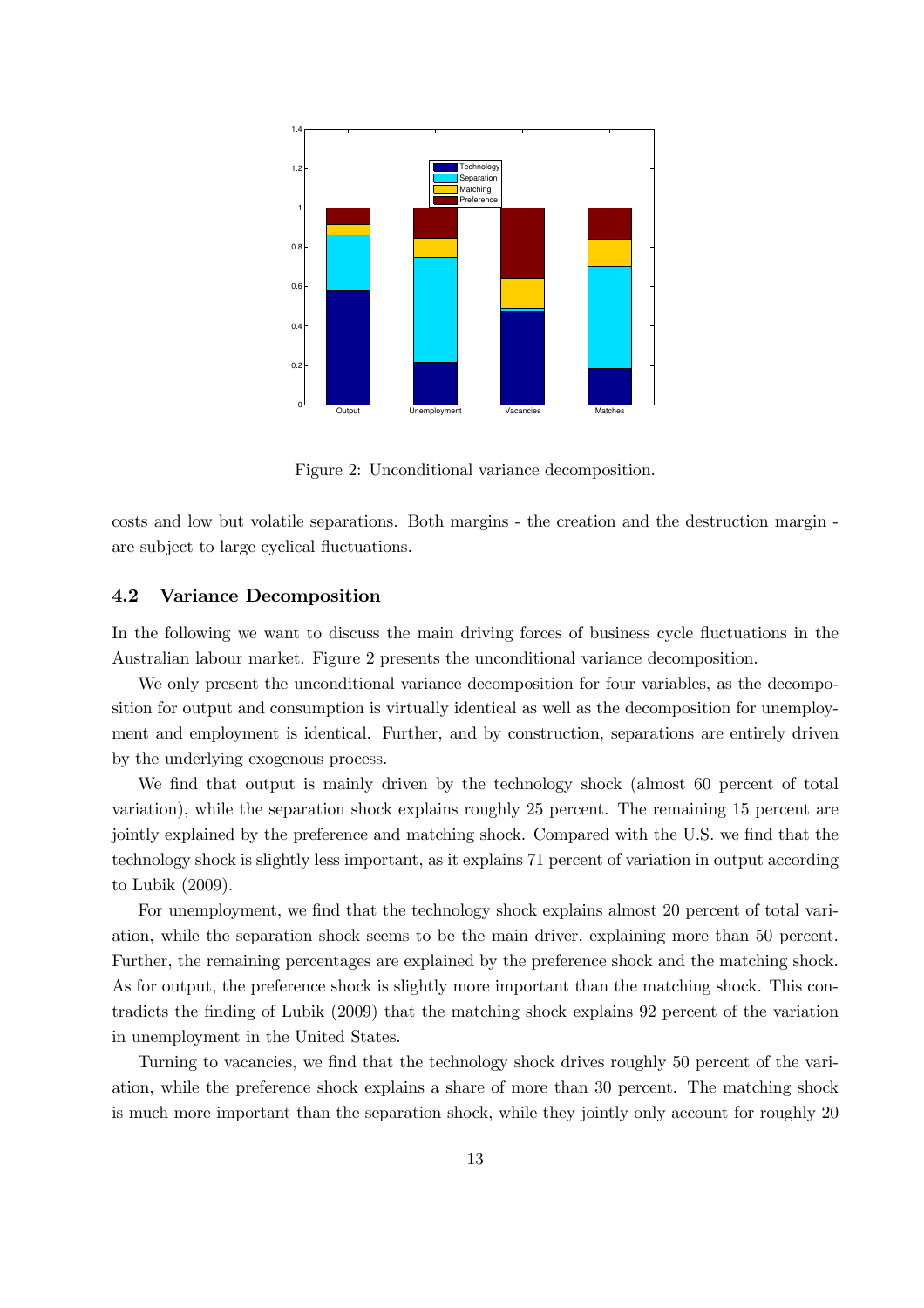

Figure 3: Conditional variance decomposition for 60 quarters.

percent. This finding is consistent with the findings for the U.S. by Lubik (2009), which can be explained by the channel through which the preference shock (as being a demand side shock) operates. It mainly affects the stochastic discount factor in the job creation condition and, therefore, the discounted value of a job.

Matches are mainly driven by the separation shock, while the technology and preference shock jointly explain roughly 30 percent of variation. Surprisingly, the matching shock only explains as little as 15 percent of total variation in matches.

Let us now turn to the conditional variance decomposition of key variables over 60 simulated quarters presented in figure 3.

For output, we observe that the technology shock and the separation shock are almost equally important on impact, while in the long-run the technology shock clearly is the main driver of total variation. Moreover, we observe that for roughly five quarters the separation shock even explains more variation than the technology shock before the technology shock takes over. Matching and preference shock explain almost no variation in output on impact, but gain over time.

For (un)employment we find that the separation shock explains almost all of the variation on impact. However, its share of total variation decreases rather quickly and converges to roughly 60 percent as explained above. On the contrary, the other three shocks generate no variation on impact, but quickly become more and more important. As discussed, the technology shock is more important than the preference shock and the matching shock. The composition of variation in vacancies does not vary too strongly over time. We already know that the technology shock and the preference shock jointly explain roughly 80 percent of total variation. The matching shock adds another 15 percent and the remaining 5 percent are generated by variation in the separation rate. Over time, the technology and the matching shock become slightly more important, while the two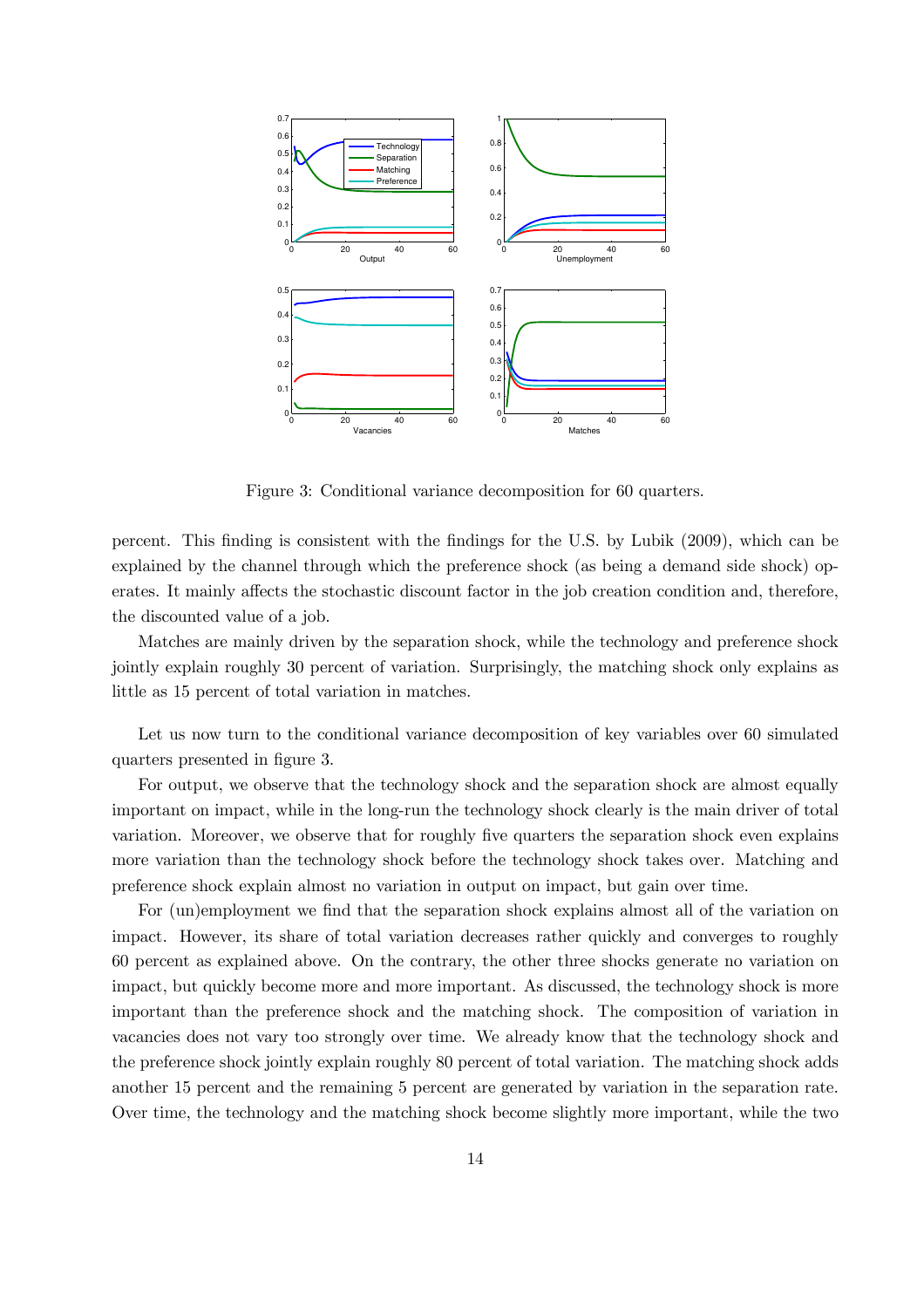

Figure 4: Technology shock. Horizontal axes measure quarters, vertical axes deviations from steady state.

other shock lose some explanatory power.

Finally, the shock to the separation rate explains 50 percent of total variation in matches over the long-run, but is almost of no importance on impact. It strongly gains over time, as the other three shocks jointly, and at the same pace, lose importance. Each one of the remaining three shocks explains around 20 percent of variation, where the technology shock explains a bit more and the matching shock explains a bit less than the preference shock.

Out of the four shocks, we find that the technology shock and the separation rate shock are the main driver of key variables. The technology shock is more important for output and vacancies, while the separation shock is more important for (un)employment and matches. We also find differences in the importance of shocks over the short- and long-run. While technology and separation shock are equally important for the variation in output over the short-run, the technology shock clearly dominates over the long-run. Similarly, unemployment is mainly driven by innovations to the separation rate in the short-run, while the other shocks gain in the long-run. Overall, we find that labour market variables show a large degree of interdependence.

#### 4.3 Impulse Responses

In this section we want to discuss the reaction of our model to innovations in aggregate technology and the separation rate. We choose those two shocks as they appear to be the main drivers of the Australian labour market. Figure 4 presents the estimated impulse response functions for a positive technology shock.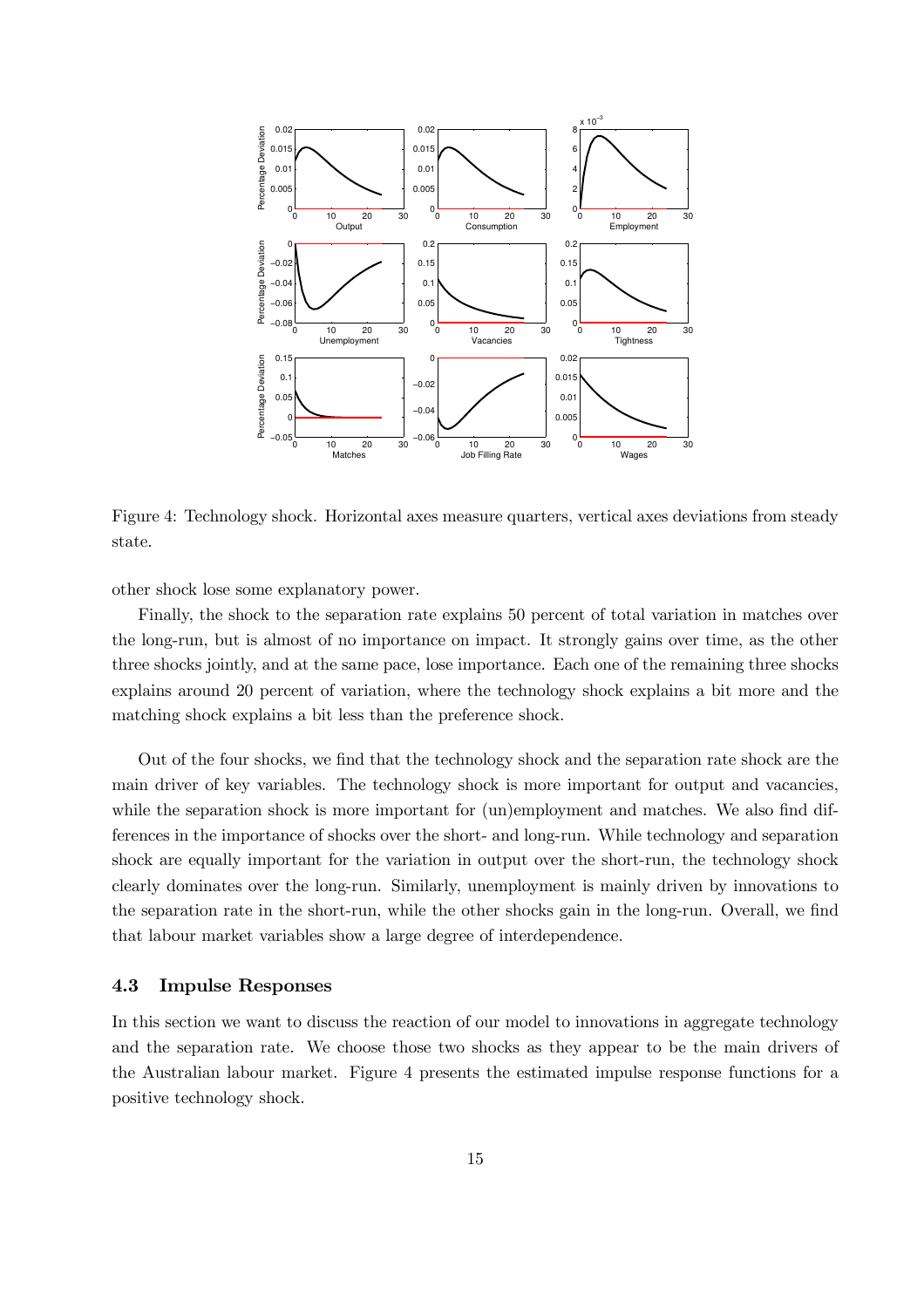

Figure 5: Separation shock. Horizontal axes measure quarters, vertical axes deviations from steady state.

An increase in productivity shifts the production frontier outside and the firm is able to produce more output. Higher output and consumption will create an incentive for the firm to raise the employment level. As the job destruction margin is exogenous, the entire adjustment process has to take place via the job creation margin. Hence, we find that firms start posting vacancies such that the number of matches increases. The job filling (or matching) rate decreases, as vacancies increase more strongly than matches do. Intuitively, if a firm posts a vacancy it decreases the probability for other firms to fill a vacancy (congestion externality). This can also be seen in the increase in labour market tightness. Overall, we find that increased vacancy posting activities lead to higher employment and lower unemployment. Finally, optimal wage setting implies that the firm and worker share surpluses and, hence, wages increase in response to the shock.

Further, we observe a large hump-shaped behaviour in all variables but wages and matches. This is another indication that the - stylized - model generates enough internal propagation to generate persistent adjustment paths.

Let us turn to figure 5 presenting the response of our model economy to an innovation in the separation rate.

Intuitively, an increase in the separation rate will increase the outflow of jobs. Hence, we observe that unemployment increases, as the firm is not able to counter the adverse effects of separations by increased hiring (as hiring will only be effective in the next period). As a consequence, employment decreases which directly spills-over to the production function, shifting the production frontier inside. Hence, output and consumption decrease. Vacancies decrease as the marginal product of labour decreases and, mainly, because the separation rate increases which reduces the expected, discounted value of a worker. Further, lower vacancy posting and higher unemployment decrease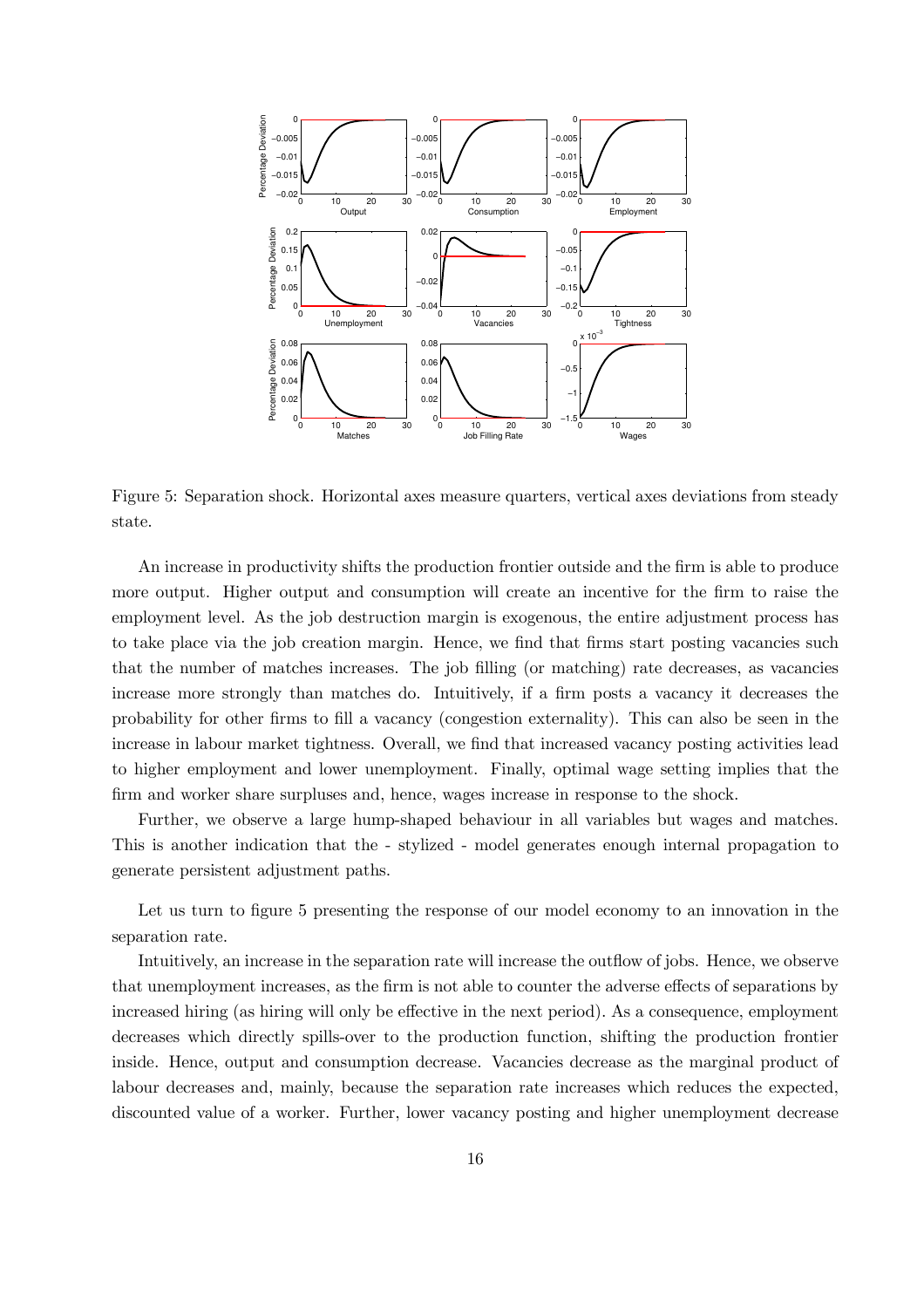labour market tightness. Higher unemployment implies a larger pool of job searchers which causes negative search externalities for other searchers, i.e. reduces the job finding probability of all other searchers. Nevertheless, the increase in unemployment is larger than the drop in vacancies such that, via the matching function, more matches are created, since more searchers are on the market. Therefore, matches increase and the job filling rate increases. Finally, a lower marginal product of labour and lower labour market tightness decrease the cyclical component in the wage equation driving dower optimal wages. Again, we find a large internal propagation mechanism, generating large hump-shaped behaviours.

#### 4.4 Second Moments

In this section we want to assess the ability of our estimated search and matching model to replicate observed second moments. Table 3 presents the relative standard deviations of key variables w.r.t. output and the corresponding values taken from the estimated model. The moments obtained for the data are constructed from the time series discussed in section 3.1. We write the time series in logarithmic terms, HP-filter them, and compute the standard deviation of each time series relative to output.

We find that the standard deviation of unemployment in the data  $(7.20)$  is fairly well replicated by the model (7.07). Similarly, we find that the model replicates the volatility of employment fairly well (0.96 vs. 0.79). However, while the model fits unemployment, it fails to match the volatility of vacancies. In the data, the standard deviation is 13.26 but is 5.23 in the model. This is a consequence of our estimate for the bargaining power  $\eta$ . It seems to be a broad consensus (see e.g. Hagedorn and Manovskii (2008)) that a low bargaining power and a high outside option are needed to replicate the second moment of vacancies. As we estimate a very large value of the bargaining power, the model fails to match the volatility of vacancies. This also implies that the model can not match the volatility of labour market tightness (18.91 vs. 10.02).

Moreover, we find that the model does a good job in replicating the standard deviation of wages (0.84 vs. 0.60). Finally, the model is able to generate the negative correlation between unemployment and vacancies, the well-known Beveridge curve. However, the Beveridge curve generated by the model is significantly less strong as in the data (-0.68 vs. -0.31).

#### 4.5 Robustness

Our results show that the technology shock and the separation rate shock are the main driver of labour market dynamics in Australia. In this section, we want to check whether our results are robust to using other shocks then the separation rate shock. Further, we can ensure that the model with separation shocks is the best specification to explain the data. For this purpose, table 4 presents the point estimates for key parameters for five models and the log-likelihood. The benchmark results are the one discussed above, the next two models use a shock to the bargaining power,  $\eta$ , and a shock to the vacancy posting costs, c, instead of the separation shock. The last two models additionally use a shock to the bargaining power, vacancy posting costs respectively.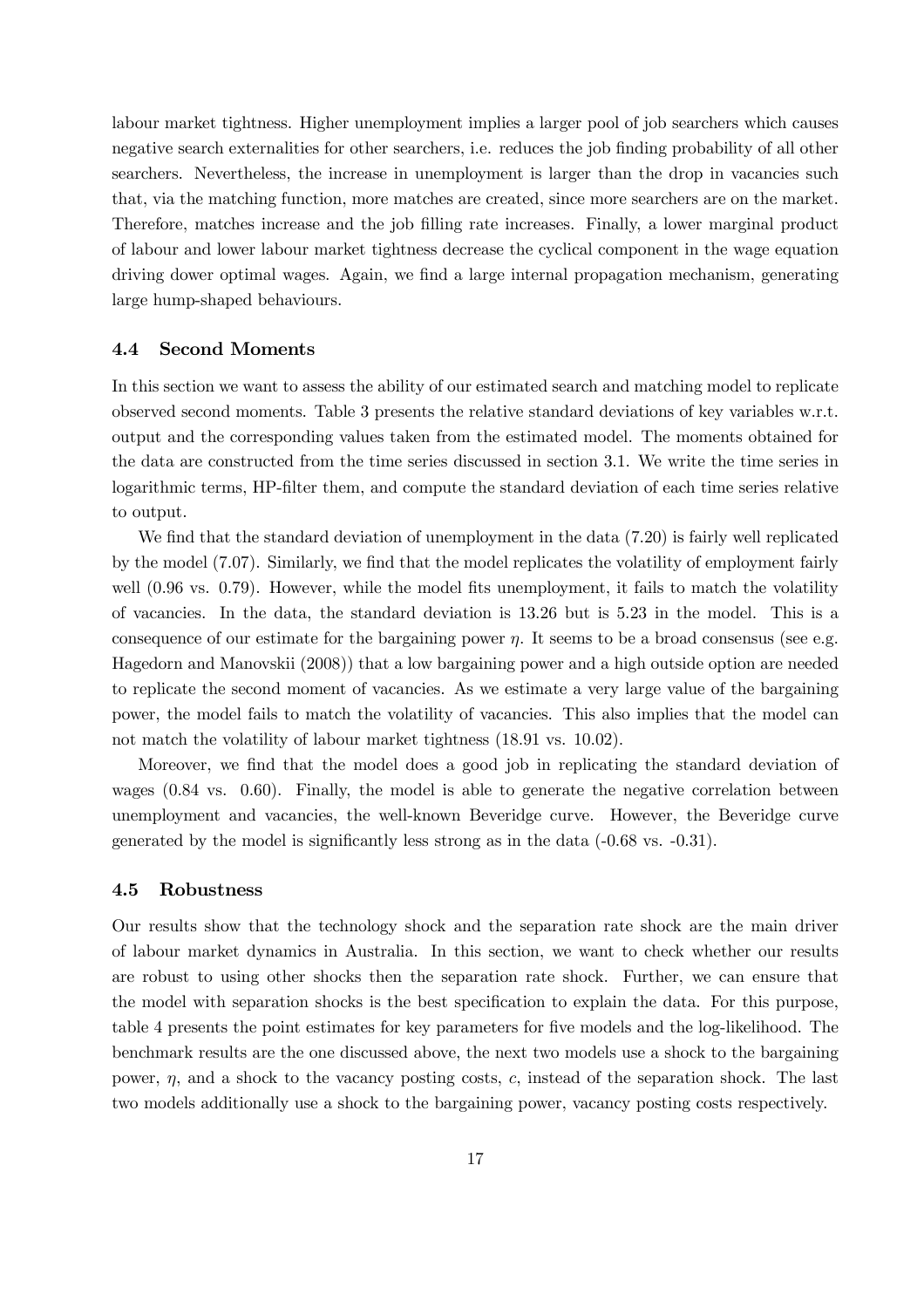| Variable       | Data    | Model   |
|----------------|---------|---------|
| IJ             | 7.20    | 7.07    |
| Ī7             | 13.26   | 5.23    |
| $\overline{N}$ | 0.96    | 0.79    |
| Ĥ              | 18.91   | 10.02   |
| W              | 0.84    | 0.60    |
| corr(U, V)     | $-0.68$ | $-0.31$ |

Table 3: Second moments: standard deviation relative to output.

Table 4: Robustness - posterior estimates.

| Parameter  | Benchmark | $\eta$  | $\mathcal{C}$ | Add $\eta$ | Add $c$ |
|------------|-----------|---------|---------------|------------|---------|
|            | 0.07      | 0.05    | 0.05          | 0.06       | 0.05    |
| $\mu$      | 0.40      | 0.42    | 0.41          | 0.41       | 0.40    |
| $\epsilon$ | 0.01      | 0.09    | 0.11          | 0.11       | 0.13    |
| $\eta$     | 0.81      | 0.51    | 0.56          | 0.54       | 0.57    |
| LLN        | 735.96    | 1261.87 | 1244.77       | 1275.23    | 1250.80 |

We find that the separation rate and the match efficiency are stable across the different approaches. However, we find that the vacancy posting costs are much higher (roughly ten times) as in the benchmark model. The values of roughly 0.1 are in line with the calibration used in Chindamo and Uren (2010). This value is twice as large as the value obtained by Lubik (2009) for the U.S.. Further, the bargaining power,  $\eta$ , varies between 0.51 (symmetric bargaining) and 0.81. However, still significantly larger than the estimate for the U.S. of 0.03.

One of the shortcomings of the benchmark model is that it fails to generate enough volatility of vacancies. Our robustness checks reveal that a combination of higher vacancy posting costs (around 0.1) and symmetric bargaining in fact doubles the standard deviation compared to the benchmark model. Along this line, also the volatility of unemployed increases by roughly 50 percent compared with the benchmark model. This finding should be intuitive. A smaller bargaining power for workers will leave a larger share of the surplus to the firm, hence, creating more incentives to react to exogenous disturbances. As it turns out, this effect dominates the adverse effects on vacancy posting created by larger vacancy posting costs.

Finally, although we find significant variation across different model specifications, our benchmark model, with low vacancy posting costs and a large bargaining power, generates the lowest log-likelihood of all models. Therefore, our benchmark model explains the observed dynamics better than the other specifications. Put differently, it seems that the data prefers the model with the separation shock and then requires low vacancy posting costs and a high bargaining power.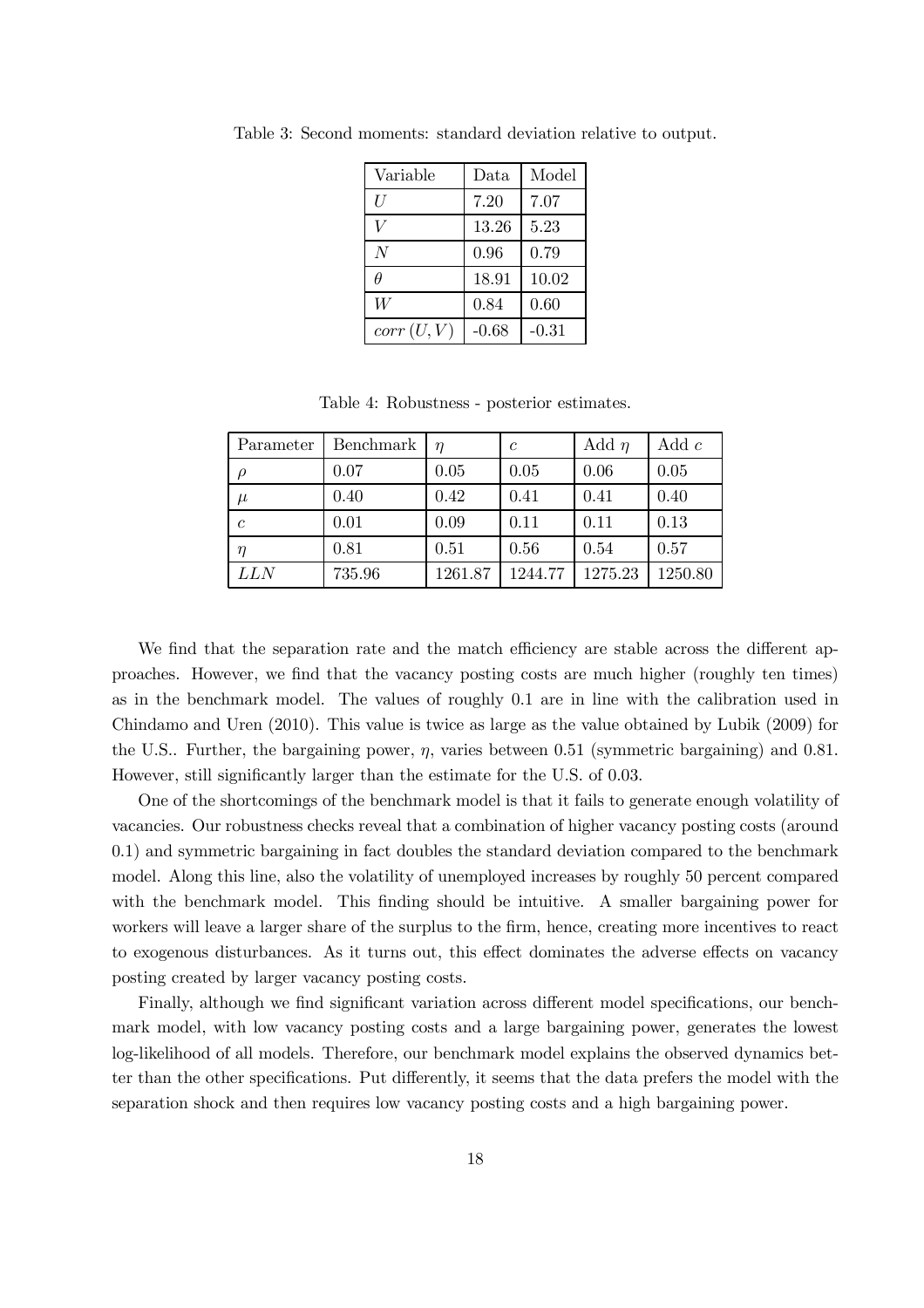## 5 Conclusion

This paper estimates a canonical search and matching model on data for Australia over the period 1978-2008 using Bayesian methods. We estimate deep parameters to discuss underlying properties and cyclical fluctuations. Several findings stand out. The worker's bargaining power is surprisingly large compared to other studies. On average, we observe a low unemployment rate which is driven by low vacancy posting costs and low - but volatile - separations. Further, our results indicate that both margins - the creation and the destruction margin - are subject to large cyclical fluctuations.

Moreover, the estimated model is able to generate the empirically observed second moments fairly well. The only exception is the volatility of vacancies which is much too low. This is mainly due to the large value of the bargaining power. Nevertheless, the model replicates a quite strong Beveridge curve. The model is able to replicate the dynamics of key labour market variables, such as (un)employment and wages.

We find that the technology shock and the separation rate shock are the main driver of business cycle fluctuations. The technology shock is more important for output and vacancies, while the separation shock is more important for (un)employment and matches. In addition, we find that over the short-run output is driven by technology and separation shocks, while over the long-run technology shocks clearly dominate. Unemployment is - over the short-run - almost entirely driven by separation shocks, while in the long-run technology innovations become quite important as well. A robustness check to different specifications of exogenous disturbances shows that the data prefers the model with the separation shock.

We want to stress two limiting factors that are not included in our estimation. First, the model does not account for changes in the institutional background. For example, in 1996 and 2004 the employment protection legislation index (constructed by the OECD) increased significantly, which is not accounted for. In general, those structural changes may have large effects on the dynamics and transmission channels in the labour market. Second, the Australian labour market is characterized by over-qualification. The OECD reports that roughly 40 percent of Australian workers possess higher qualifications as required. This mismatch creates significant costs for firms. On the one hand, firms face additional hiring costs as they have to screen the worker more intensively and might have to change job requirements and wages. On the other hand, workers overqualified for their jobs are more likely to provide less effort due to less satisfaction and are more likely for on-the-job-search; both factors reducing labour productivity.

Finally, Karanassou and Sala (2010) show that capital accumulation and the international role played by the Australian economy are crucial factors in explaining the behaviour of the labour market between 1990 and the early 2000s. However, a sneak peak on future research shows that the introduction of capital into the search and matching model does not significantly alter the point estimates. Furthermore, future research should consider real wage rigidity and New Keynesian elements, as Sheen and Wang (2012) show that demand side shocks seem to be of significant importance for fluctuations.